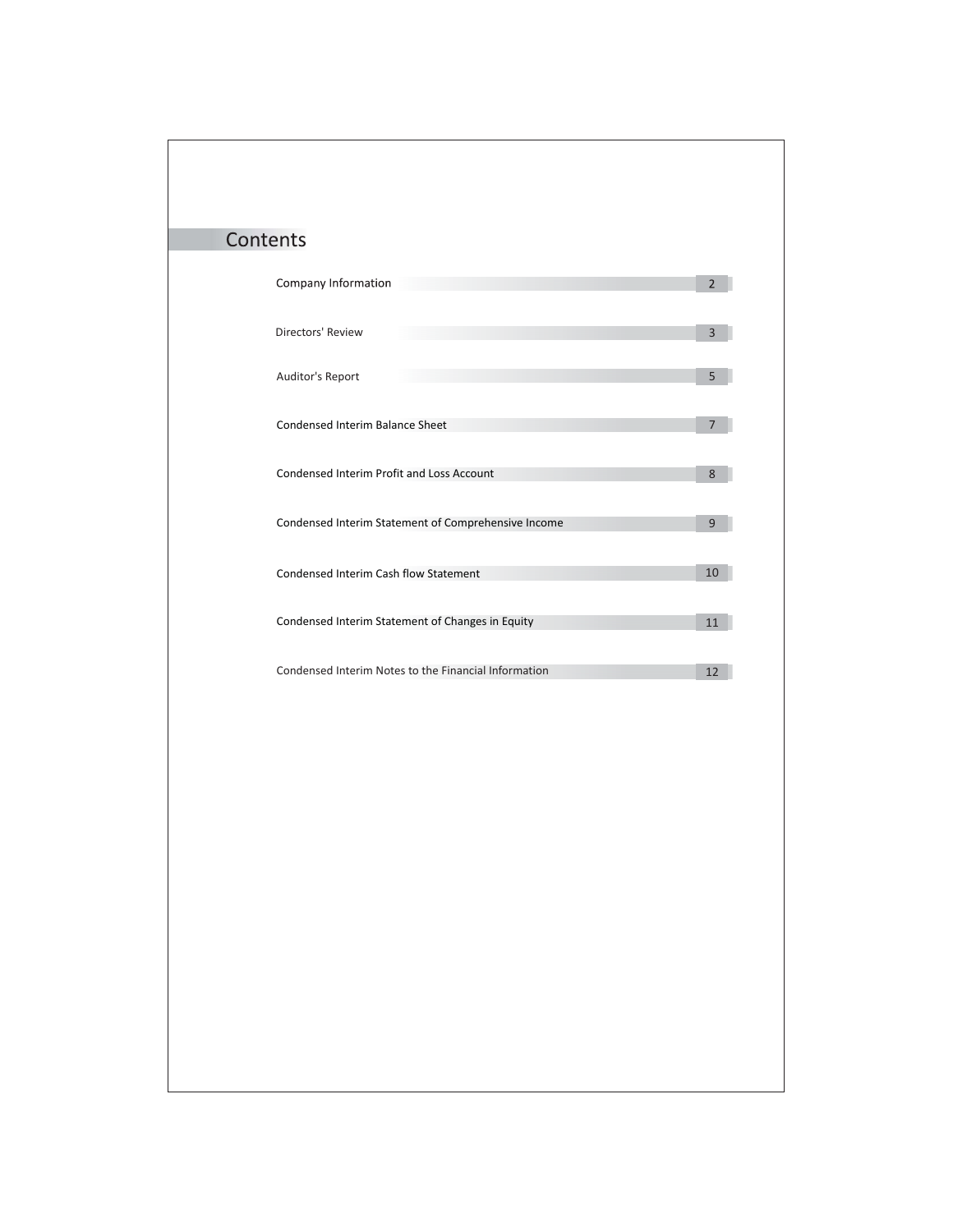#### $\overline{2}$ Agritech Limited

## **Company Information**

## BOARD OF DIRECTORS

Mr. Ahmed H. Shaikh Chairman Mr. Ahmed Jaudet Bilal Chief Executive Officer Mr. Khalid A. H. Al Sagar Mr. Imran Maqbool Mr. Irfan Nazir Ahmad Mr. Muhammad Faisal Muzammil Mr. Khaleeque Ur Rehman

## COMPANY SECRETARY

Mr. Muhammad Ijaz Haider

## AUDIT COMMITTEE

Mr. Khalid A. H. Al Sagar Chairman Mr. Irfan Nazir Ahmad Mr. Ahmed H. Shaikh

## HR & REMUNERATION COMMITTEE

Mr. Imran Maqbool Chairman Mr. Irfan Nazir Ahmad Mr. Ahmed H. Shaikh

## LEGAL ADVISOR

Mr. Babar Shahzad Imran

SHARES REGISTRAR

Hameed Majeed Associates (Private) Limited

AUDITORS

KPMG Taseer Hadi & Co. Chartered Accountants, Lahore

## BANKERS

JS Bank Limited Faysal Bank Limited National Bank of Pakistan

## BANKERS *(Cont'd)*

Albaraka Bank Pakistan Limited Summit Bank Limited Silk Bank Limited KASB Bank Limited Allied Bank Limited Bank Alfalah Limited The Bank of Punjab Bank Islami Pakistan Limited Askari Bank Limited Soneri Bank Limited Citi Bank N.A. HSBC Bank Middle East Limited United Bank Limited Habib Bank Limited Dubai Islamic Bank Pakistan Limited Pak Liyba Holding Company Limited Standard Chartered Bank (Pakistan) Limited

## REGISTERED OFFICE

Ismail Aiwan-e-Science Off Shahrah-e-Roomi Lahore, 54600 Ph: +92 (0)42 111-786-645 Fax: +92 (0)42 3576-1791

## PROJECT LOCATIONS

*Unit I* Iskanderabad, District Mianwali.

*Unit II* Hattar Road, Haripur.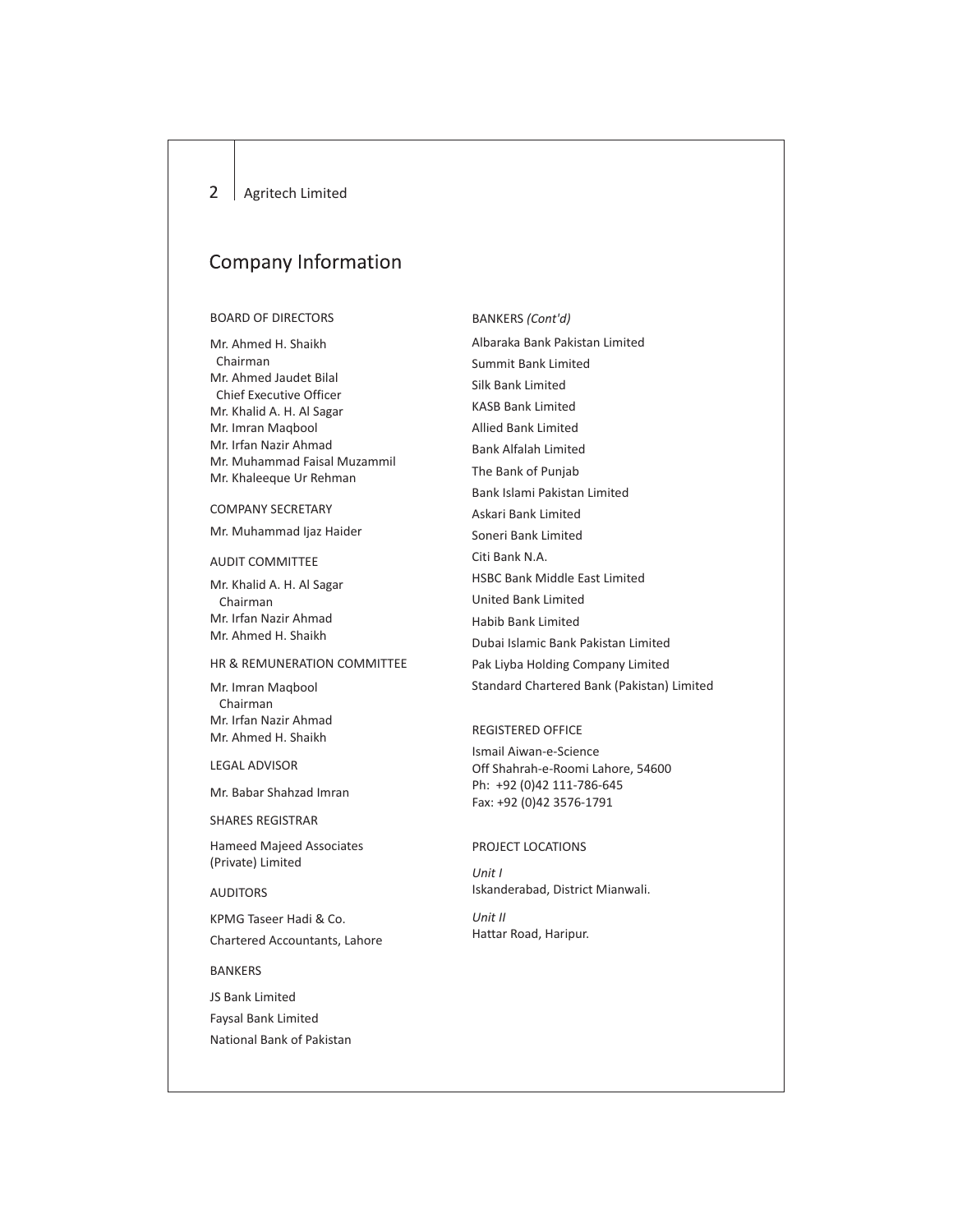## Directors' Review

The Board of Directors of Agritech Limited ("the Company") hereby presents the reviewed interim financial statements for the half year ended 31 December 2012.

The principal business of the Company is the manufacturing and marketing of fertilizers. The Company owns and operates the country's newest and most efficient urea manufacturing plant at Mianwali. The company also manufactures SSP (Single Super Phosphate) at Haripur Hazara plant, which is the largest Single Super Phosphate (SSP) manufacturing plant in the country.

Having achieved the Company's strategic goal to become a diversified fertilizer manufacturer producing both nitrogenous and phosphatic fertilizers, the Company's products are sold under one of the most celebrated and trusted brand name "Tara" in the fertilizer market.

The gas load shedding and curtailment continued to affect the business during this period. The urea plant produced 24,550 tons as compared to 87,318 tons urea produced in first half of 2011.

To resolve the gas supply issue, the fertilizer manufacturers are in continuous dialogue with the Government of Pakistan (GOP). GOP by its ECC decision dated 18 December 2012 dedicated certain gas fields to Four Fertilizer Manufacturer (FFM). In this regards, key milestone has been achieved through signing of agreement with OGDC and FFM for the supply of 130 mmcfd gas. It is expected that agreements with MOL and Mari also be finalized in the month of March 2013.

SSP continued to post a solid performance in this period on the back of initiatives of cost reduction, increased market price and technology changes.

|                                  | Half year ended<br>31 December 2012 | Half year ended<br>31 December 2011 |
|----------------------------------|-------------------------------------|-------------------------------------|
| Sales - Net                      | 1,430,858,097                       | 3,127,264,767                       |
| <b>Operating Profit / (Loss)</b> | (156, 145, 245)                     | 1,084,445,252                       |
| <b>Finance cost</b>              | (1,733,046,284)                     | (1,010,298,710)                     |
| Loss before taxation             | (2,008,432,573)                     | (293, 697, 424)                     |
| Loss after taxation              | (1,883,422,326)                     | (103, 872, 012)                     |
| Loss per share                   | (4.80)                              | (0.26)                              |

## **Operating Financial Results**

The Company in previous year as well as in current period faced operational issues due to extended gas load shedding from SNGPL. As a result, the Company is facing liquidity shortfall due to which it was unable to meet its obligations in respect of various debt finances. However, the company is fully confident that with the changed shareholding and implementation of direct gas arrangements, the Company will earn healthy profits in the future and will meet its operational and financial obligations on timely basis.

#### **Future Outlook**

The fertilizer sector continues to enjoy a positive outlook in Pakistan, which is a major consumer of fertilizer with area under cultivation of approximately 23 million HA. The strategic importance of fertilizer usage and its related benefits to the agriculture sector cannot be ignored in the long run. The gas availability issue is a national issue which will be a challenge for the fertilizer industry to manage. However, the strong international Urea prices coupled with devaluation will make fertilizer imports more expensive and unaffordable for the GOP. Consequently, the direct gas arrangement has been initiated and in finalization stage.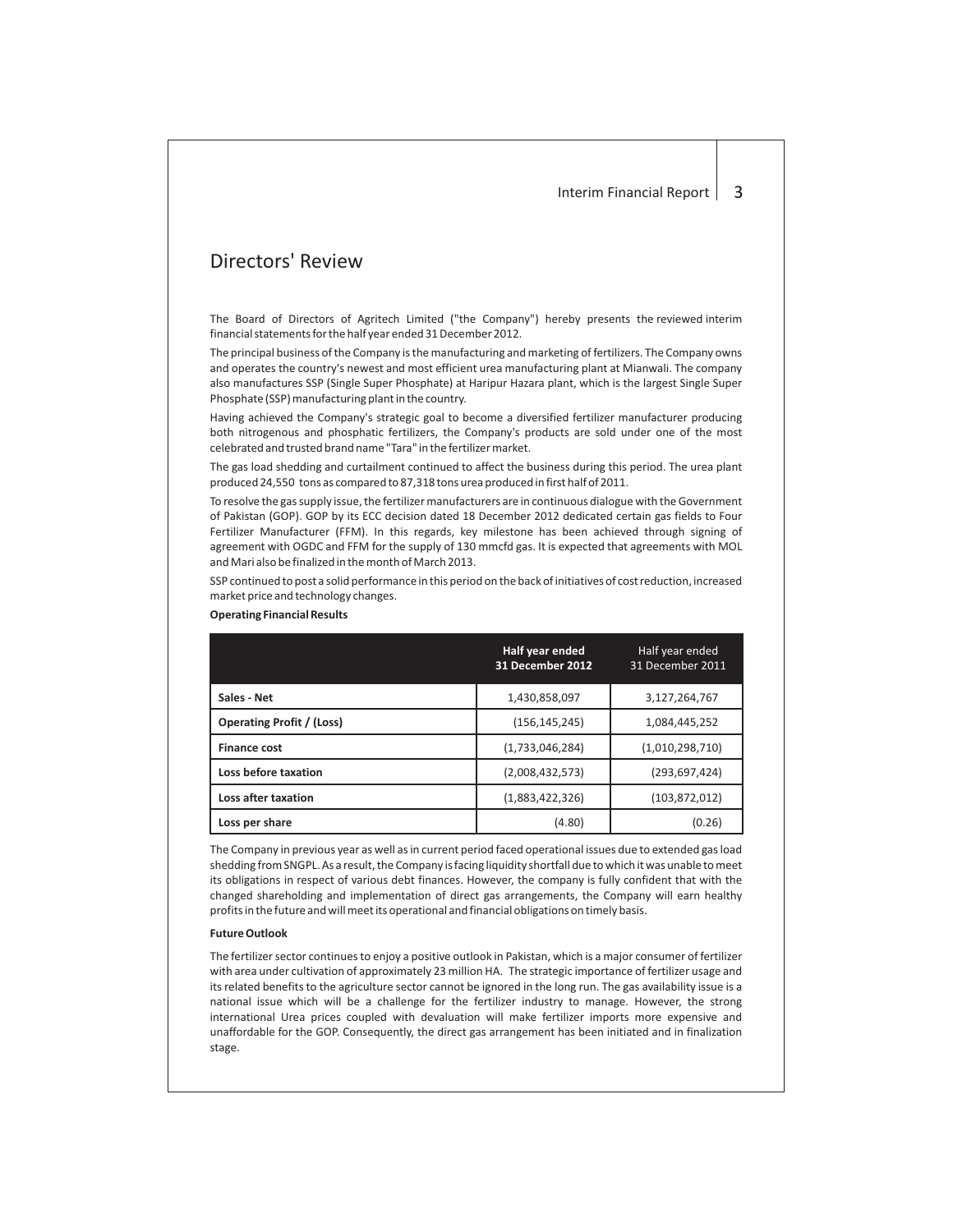#### 4 Agritech Limited

## Directors' Review

International Phosphate market currently shows a strong trend, supporting the local SSP pricing and margins. Hazara Phosphate is expected to deliver staggering performance in the next period on the back of lowest cost technology, strong pricing and premium brand.

### **Modification in the Auditors report**

## **Qualification**

In auditor's report for the period, auditors raised concern, "company could not make timely repayments of principal and interest related to long term loans and certain financial & other covenants imposed by lenders could not be complied with. IAS - 1 requires that if an entity breaches a provision of long term loan, that liability becomes payable on demand and it should classify the liability as current. However, in these financial statements the long term debts have continued to be classified as long term according to respective loan repayment schedules."

In this regards, AGL signed a mandate agreement with the bank dated 4 October 2012 for the conversion of complete debt into equity instrument. With the successful rescheduling / restructuring of the Company's debts and other proposed measures mentioned above, the management of the Company envisages that sufficient financial resources will be available for the continuing operations and it is expected to operate profitably, subject to impact, if any, of uncontrollable external circumstances.

## **Emphasis**

Auditors also raised concern about company ability to operate as going concern. The fact of the matter is that the company was forced to breach the covenants imposed by the lenders due to operational issues faced by the continued gas curtailments unduly inflicted by GOP and repeated gas load shedding. The assumption that the company will operate as going concern is based on steps taken by the management during the year to mitigate the gas curtailment issue. The wholly owned subsidiary, Hazara Phosphate Fertilizers (Private) Limited ("HPFL") was merged into the Company. HPFL manufactures Phosphate fertilizers and has registered profits in the past on a consistent basis. The Company intends to expand the Phosphate fertilizer business with change in product mix and consequently margins and cash flows. The company as part of FFM has signed the direct gas arrangements with OGDC, which will resolve the gas supply issues to the urea plant. Further, the company has signed the mandate agreement with bank dated 4 October 2012 for the conversion of complete debt into equity instrument. With these initiatives, the Company expects to earn profits in the future and meet its operational and financial obligations on timely basis.

Auditors also emphasized on treatment of Redeemable Preference Shares. The redeemable Preference shares have been treated as part of equity, in view of the requirements of Companies Ordinance, 1984. The matter of its clarification will be dealt in accordance with the clarification from Securities and Exchange Commission of Pakistan (SECP).

#### **Acknowledgment**

The Board would like to avail this opportunity to thank our valued customers and the financial institutions whose faith and support over the years has fostered strong relationships which have played a pivotal role in the growth of the company.

The board also wishes to place on record its appreciation for the employees of the Company. All this has been possible with their hard work and commitment.

On behalf of the Board

Lahore Date : 28 February 2013 **Chief Executive Officer**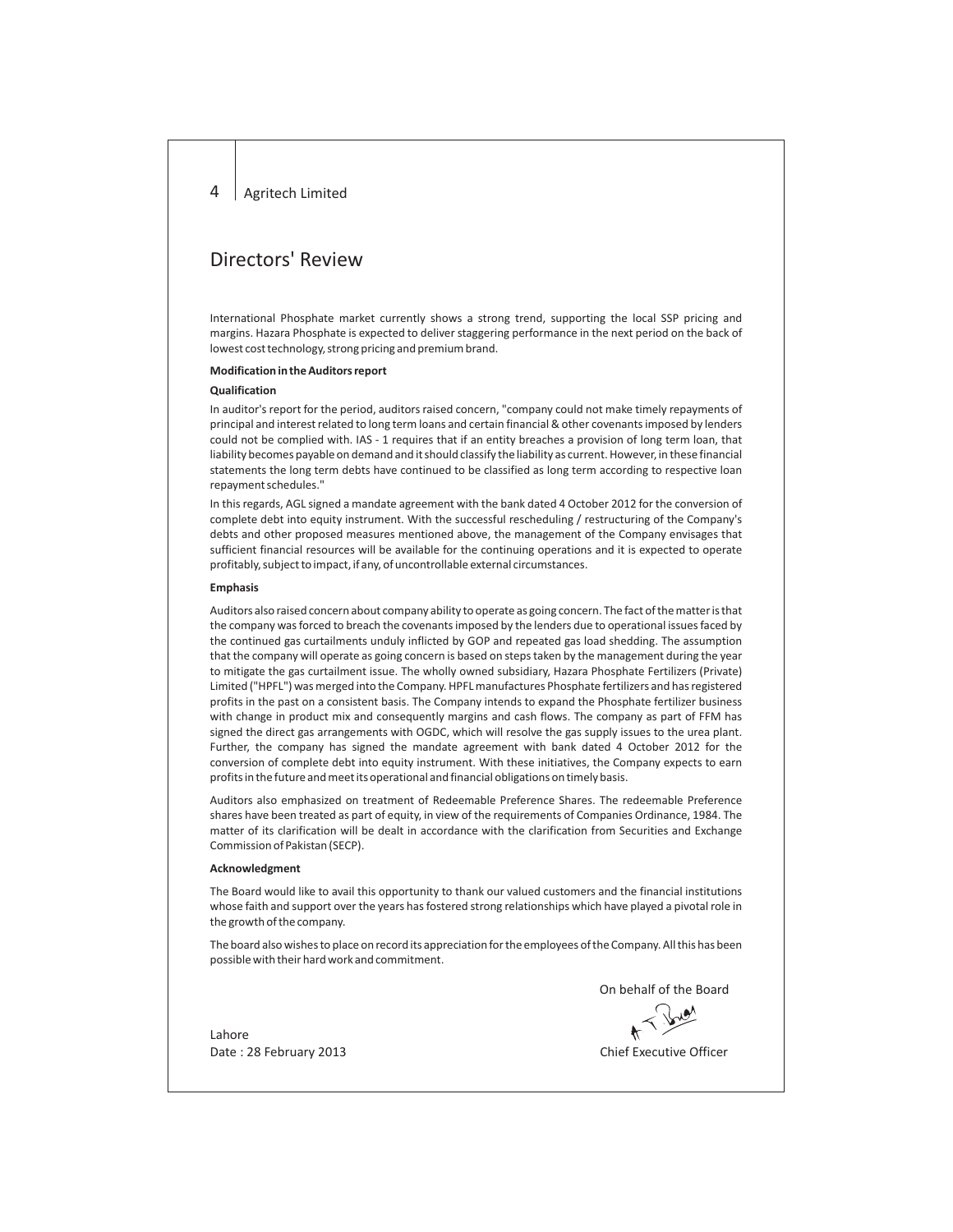# Auditor's Report to the Members on Review of Condensed Interim Financial Information

## **Introduction**

We have reviewed the accompanying condensed interim balance sheet of Agritech Limited ("the Company") as at 31 December 2012 and the related condensed interim profit and loss account, condensed interim statement of comprehensive income, condensed interim cash flow statement, condensed interim statement of changes in equity and notes to the accounts for the six-months period then ended (here-inafter referred to as the "interim financial information"). Management is responsible for the preparation and presentation of this condensed interim financial information in accordance with approved accounting standards as applicable in Pakistan for interim financial reporting. Our responsibility is to express a conclusion on this interim financial information based on our review.

#### **Scope of Review**

We conducted our review in accordance with International Standard on Review Engagements 2410, "Review of Interim Financial Information Performed by the Independent Auditor of the Entity". A review of interim financial information consists of making inquiries, primarily of persons responsible for financial and accounting matters, and applying analytical and other review procedures. A review is substantially less in scope than an audit conducted in accordance with International Standards on Auditing and consequently does not enable us to obtain assurance that we would become aware of all significant matters that might be identified in an audit. Accordingly, we do not express an audit opinion.

## **Basis for Qualified Conclusion**

As stated in note 2.3 and 14 to the condensed interim financial information, the Company could not make timely repayments of principal and interest / mark-up related to long term debts and as at reporting date certain financial and other covenants imposed by the lenders could not be complied with. International Accounting Standard on Presentation of financial statements (IAS-1) requires that if an entity breaches a provision of a long-term loan arrangement on or before the end of the reporting period with the effect that the liability becomes payable on demand, it should classify the liability as current. In this condensed interim financial information the long term debts have continued to be classified as long term according to the individual loan repayment schedules. Had these liabilities been classified as per IAS - 1, current liabilities of the Company would have increased by Rs. 17,450.12 million as at the reporting date.

### **Qualified Conclusion**

Based on our review, with the exception of matter described in the preceding paragraph, nothing has come to our attention that causes us to believe that the accompanying condensed interim financial information is not prepared, in all material respects, in accordance with approved accounting standards as applicable in Pakistan for interim financial reporting.

We draw attention to:

- i) note 5.2 to the accompanying condensed interim financial information, whereby Redeemable Preference shares have been treated by the Company as part of equity, in view of the requirements of the Companies Ordinance, 1984. The matter of its classification will be dealt in accordance with the clarification from the Securities and Exchange Commission of Pakistan, as fully explained in the above referred note; and
- ii) The Company has incurred a loss before tax of Rs. 2,008.43 million during the six months period ended 31 December 2012 and, as of that date; its current liabilities exceeded its current assets by Rs. 8,759.71 million. These conditions indicate the existence of a material uncertainty that may cast significant doubt about the Company's ability to continue as a going concern. This condensed interim financial information has however been prepared on a going concern basis for the reasons more fully explained in note 2.2 to the condensed interim financial information.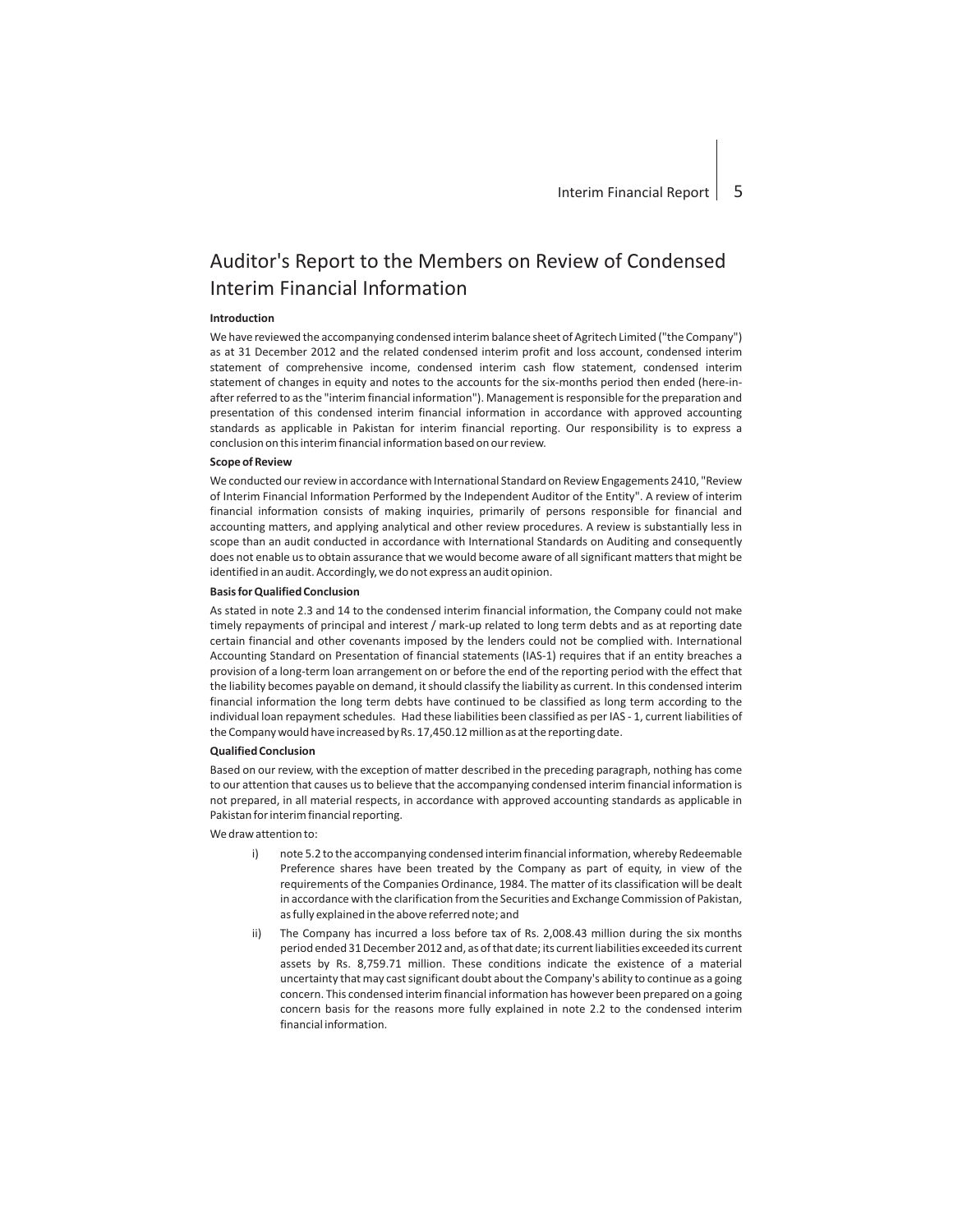## 6 Agritech Limited

Our conclusion is not qualified in respect of above matters.

## **Other matters**

The figures for the quarters ended 31 December 2012 and 31 December 2011 in the condensed interim profit and loss account and condensed interim statement of comprehensive income have not been reviewed and we do not express a conclusion on them. Further, as stated in note 1.2 of the condensed interim financial information that the comparative figures for the six months ended 31 December 2011 in the condensed interim profit and loss account, condensed interim statement of comprehensive income, condensed interim cash flow statement and condensed interim statement of changes in equity include figures of Hazara Phosphate Fertilizers (Private) Limited which have not been reviewed and we do not express a conclusion thereon.

James Handi & Co  $2000$ 

**Lahore Date : 28 February 2013** **KPMG Tasser Hadi & Co. Chartered Accountants (Kamran Iqbal Yousafi)**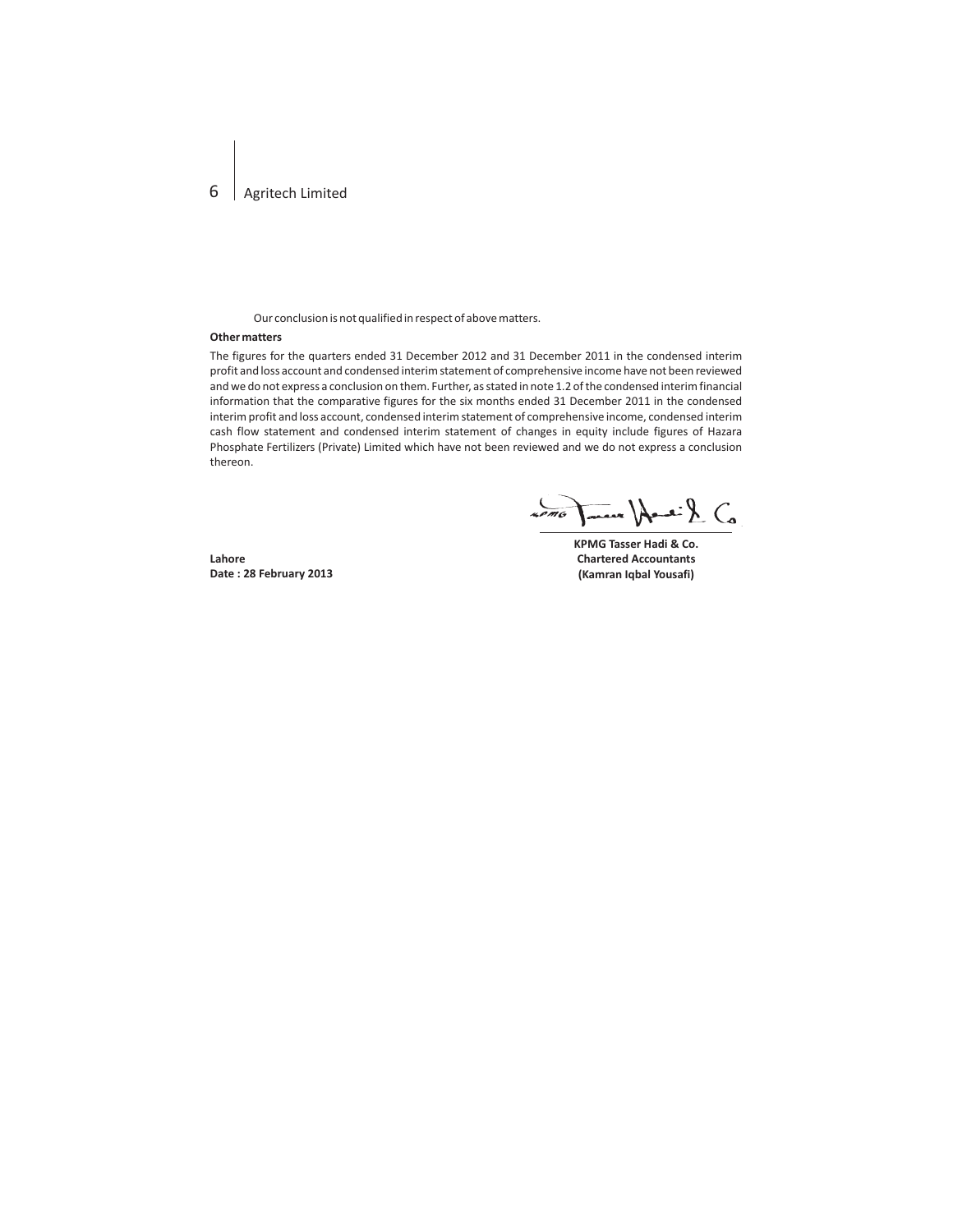# Condensed Interim Balance Sheet (Un-audited)

*As at 31 December 2012*

|                                                               |                | 31 December                     | 30 June        |
|---------------------------------------------------------------|----------------|---------------------------------|----------------|
|                                                               |                | 2012                            | 2012           |
|                                                               | Note           | <b>Rupees</b>                   | Rupees         |
|                                                               |                | <b>Un-Audited</b>               | Audited        |
| <b>EQUITY AND LIABILITIES</b>                                 |                |                                 |                |
| <b>Capital and reserves</b>                                   |                |                                 |                |
| Issued, subscribed and paid up capital                        | 5              | 5,517,642,690                   | 5.517.642.690  |
| Reserves                                                      |                | 9,000,000                       | 9,000,000      |
| Accumulated profit                                            |                | 1,522,824,603                   | 3,392,413,553  |
|                                                               |                | 7,049,467,293                   | 8,919,056,243  |
| Surplus on revaluation of fixed assets                        |                | 3,865,287,556                   | 3,944,247,724  |
| <b>Non-current liabilities</b>                                |                |                                 |                |
| Subordinated loan                                             | 6              |                                 | 340,000,000    |
| Redeemable capital - secured                                  | $\overline{7}$ |                                 | 11,226,126,643 |
| Long term finances - secured                                  | 8              | 11,000,704,465<br>6,036,592,160 | 7,193,887,786  |
| Liabilities against assets subject to finance lease - secured |                |                                 | 76,194,996     |
| Long term payables - unsecured                                |                | 68,797,127<br>31,135,199        | 31,135,199     |
| Staff retirement benefits                                     |                | 16,192,394                      | 10,987,413     |
| Deferred taxation - net                                       |                | 2,597,115,561                   | 2,701,490,476  |
|                                                               |                | 19,750,536,906                  | 21,579,822,513 |
|                                                               |                |                                 |                |
| <b>Current liabilities</b>                                    |                |                                 |                |
| Current portion of non-current liabilities - secured          |                | 2,083,698,087                   | 655,060,293    |
| Short term borrowing - secured                                |                | 3,554,638,065                   | 3,338,017,160  |
| Trade and other payables                                      |                | 2,240,459,206                   | 2,395,498,348  |
| Due to Azgard Nine Limited - unsecured, considered good       |                | 1,122,377                       |                |
| Interest / mark-up accrued on borrowings                      |                | 4,400,448,104                   | 3,126,619,464  |
| Preference dividend payable                                   |                | 152,760,642                     | 87,633,848     |
|                                                               |                | 12,433,126,481                  | 9,602,829,113  |
| <b>Contingencies and commitments</b>                          | 9              |                                 |                |
|                                                               |                | 43,098,418,236                  | 44,045,955,593 |
| <b>ASSETS</b>                                                 |                |                                 |                |
| <b>Non-current assets</b>                                     |                |                                 |                |
| Fixed assets                                                  | 10             | 36,766,324,182                  | 37,197,945,111 |
| Intangible asset                                              |                | 2,594,184,467                   | 2,598,253,663  |
| Long term advances                                            |                | 23,837,484                      | 25,297,091     |
| Long term deposits - unsecured, considered good               |                | 40,653,009                      | 41,619,209     |
|                                                               |                | 39,424,999,142                  | 39,863,115,074 |
| <b>Current assets</b>                                         |                |                                 |                |
| Stores, spares and loose tools                                |                | 2,088,736,496                   | 2,106,731,093  |
| Stock-in-trade                                                |                | 621,142,435                     | 667,938,748    |
| Trade debts                                                   |                | 19,813,491                      | 12,739,838     |
| Advances, deposits, prepayments and other receivables         |                | 851,559,797                     | 836,411,259    |
| Due from Azgard Nine Limited - unsecured, considered good     |                |                                 | 286,395,126    |
| Current taxation                                              |                | 67,109,435                      | 55,189,910     |
| Cash and bank balances                                        |                | 25,057,440                      | 217,434,545    |
|                                                               |                | 3,673,419,094                   | 4,182,840,519  |
|                                                               |                | 43,098,418,236                  | 44,045,955,593 |
|                                                               |                |                                 |                |

The annexed notes 1 to 17 form an integral part of this condensed interim financial information.

 $20<sup>0</sup>$  $\star$ **CHIEF EXECUTIVE** 

**DIRECTOR**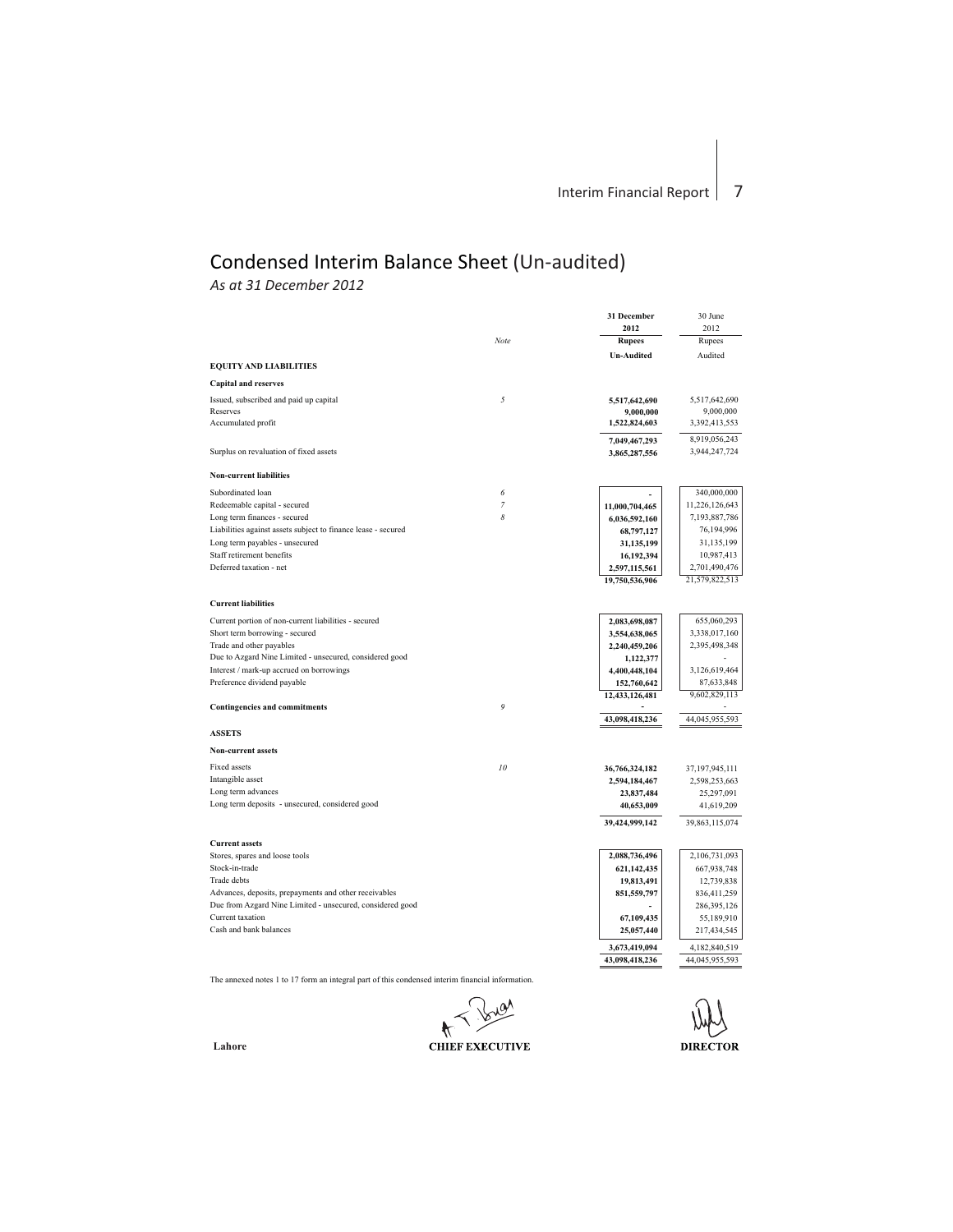# Condensed Interim Profit and Loss Account (Un-audited)

*For the six months ended 31 December 2012*

|                                            | 2012                |                        | 2011                 |                        |
|--------------------------------------------|---------------------|------------------------|----------------------|------------------------|
|                                            | July to<br>December | October to<br>December | July to<br>December  | October to<br>December |
|                                            | <b>Rupees</b>       | <b>Rupees</b>          | Rupees<br>(Restated) | Rupees<br>(Restated)   |
| Sales - net                                | 1,430,858,097       | 1,066,607,145          | 3,127,264,767        | 1,667,169,929          |
| Cost of sales                              | (1,587,003,342)     | (866, 614, 985)        | (2,042,819,515)      | (1,286,476,811)        |
| Gross (loss) / profit                      | (156, 145, 245)     | 199,992,160            | 1,084,445,252        | 380,693,118            |
| Administrative expenses                    | (130, 076, 943)     | (68, 130, 321)         | (272, 815, 726)      | (154, 793, 902)        |
| Selling and distribution expenses          | (42,663,301)        | (10,603,989)           | (127, 493, 870)      | (54,805,907)           |
| Net other income                           | 53,499,200          | 2,918,947              | 32,465,630           | 42,426,820             |
| (Loss) / profit from operations            | (275, 386, 289)     | 124,176,797            | 716,601,286          | 213,520,129            |
| Finance cost                               | (1,733,046,284)     | (855, 214, 714)        | (1,010,298,710)      | (628, 985, 834)        |
| Loss before taxation                       | (2,008,432,573)     | (731, 037, 917)        | (293, 697, 424)      | (415, 465, 705)        |
| Taxation                                   | 125,010,247         | (97, 333, 937)         | 189,825,412          | 202,592,499            |
| <b>Loss after taxation</b>                 | (1,883,422,326)     | (828, 371, 854)        | (103, 872, 012)      | (212, 873, 206)        |
|                                            |                     |                        |                      |                        |
| Loss per share-basic and diluted<br>Rupees | (4.80)              | (2.11)                 | (0.26)               | (0.54)                 |

The annexed notes 1 to 17 form an integral part of this condensed interim financial information.

 $\bigstar$ **CHIEF EXECUTIVE** 

**DIRECTOR**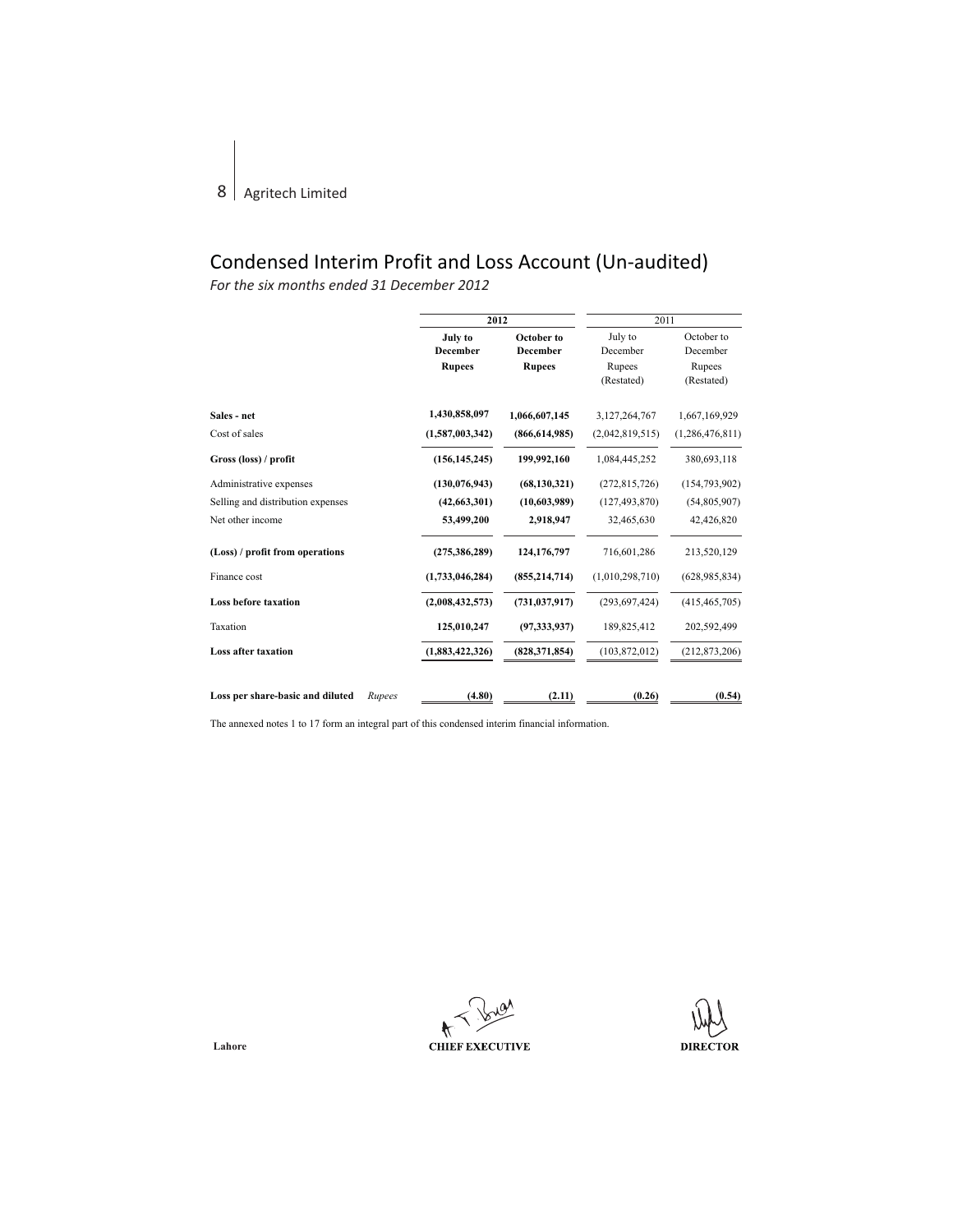# Condensed Interim Statement of Comprehensive Income (Un-audited) *For the six months ended 31 December 2012*

|                                 | 2012            |                 | 2011            |                 |  |
|---------------------------------|-----------------|-----------------|-----------------|-----------------|--|
|                                 | <b>July to</b>  | October to      |                 | October to      |  |
|                                 | <b>December</b> | <b>December</b> | December        | December        |  |
|                                 | <b>Rupees</b>   | <b>Rupees</b>   | Rupees          | Rupees          |  |
|                                 |                 |                 | (Restated)      | (Restated)      |  |
| <b>Loss after taxation</b>      | (1,883,422,326) | (828, 371, 854) | (103, 872, 012) | (212, 873, 206) |  |
| Other comprehensive income      |                 |                 |                 |                 |  |
| <b>Total comprehensive loss</b> |                 |                 |                 |                 |  |
| for the period                  | (1,883,422,326) | (828, 371, 854) | (103, 872, 012) | (212, 873, 206) |  |
|                                 |                 |                 |                 |                 |  |

The annexed notes 1 to 17 form an integral part of this condensed interim financial information.

 $\bigstar$ **CHIEF EXECUTIVE** 

**DIRECTOR**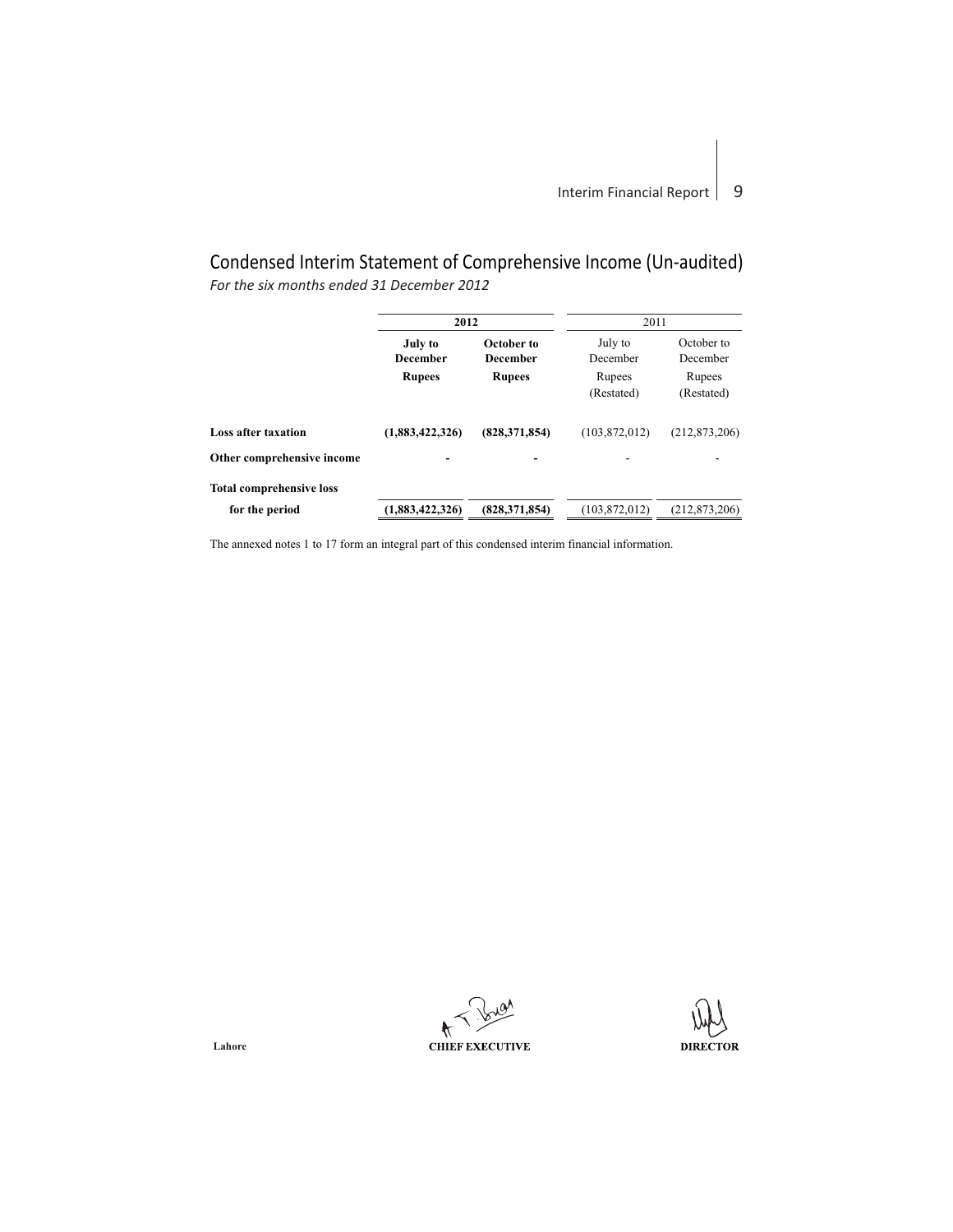# Condensed Interim Cash flow Statement (Un-audited)

*For the six months ended 31 December 2012*

|                                                                  |      | July to         | July to         |
|------------------------------------------------------------------|------|-----------------|-----------------|
|                                                                  |      | <b>December</b> | December        |
|                                                                  |      | 2012            | 2011            |
|                                                                  | Note | <b>Rupees</b>   | Rupees          |
|                                                                  |      |                 | (Restated)      |
| Cash flows from operating activities                             |      |                 |                 |
| Cash (used in) / generated from operations                       | 12   | (5,436,859)     | 752,343,146     |
| Finance cost paid                                                |      | (250, 083, 964) | (297, 126, 641) |
| Interest income received                                         |      | 26,447          | 104,333,501     |
| Taxation                                                         |      | 8,715,807       | 24,504,525      |
| Net cash (used in) / generated from operating activities         |      | (246, 778, 569) | 584,054,531     |
| Cash flows from investing activities                             |      |                 |                 |
| Capital expenditure including purchase                           |      |                 |                 |
| of property, plant and equipment                                 |      | (15,276,991)    | (628, 945, 344) |
| Long term advances                                               |      | 1,459,607       | (902, 511)      |
| Long term deposits                                               |      | 966,200         | (19, 107, 830)  |
| Proceeds from disposal of property, plant and equipment          |      | 5,146,292       | 514,200         |
| Due from Azgard Nine Limited                                     |      | 355,740,822     | (211, 112, 821) |
| Net cash generated from / (used in) investing activities         |      | 348,035,930     | (859, 554, 306) |
| Cash flows from financing activities                             |      |                 |                 |
| Long term finances paid                                          |      | (500,000,000)   |                 |
| Long term finances obtained                                      |      |                 | 124,708,213     |
| Loan from associates                                             |      |                 | 223,428,137     |
| Redemption of term finance certificates                          |      |                 | (667, 251)      |
| Repayment of liabilities against assets subject to finance lease |      | (10,611,559)    | (27,940,720)    |
| Transaction costs incurred                                       |      |                 | (96,022,226)    |
| Net increase in short term borrowings                            |      | 122,733,633     | 63,184,927      |
| Net cash (used in) / generated from financing activities         |      | (387, 877, 926) | 286,691,080     |
| Net (decrease) / increase in cash and cash equivalents           |      | (286, 620, 565) | 11,191,305      |
| Cash and cash equivalents at the beginning of period             |      | (1,733,238,799) | (1,759,436,572) |
| Cash and cash equivalents at the end of period                   | 13   | (2,019,859,364) | (1,748,245,267) |

The annexed notes 1 to 17 form an integral part of this condensed interim financial information.

 $\star$ **CHIEF EXECUTIVE** 

**DIRECTOR**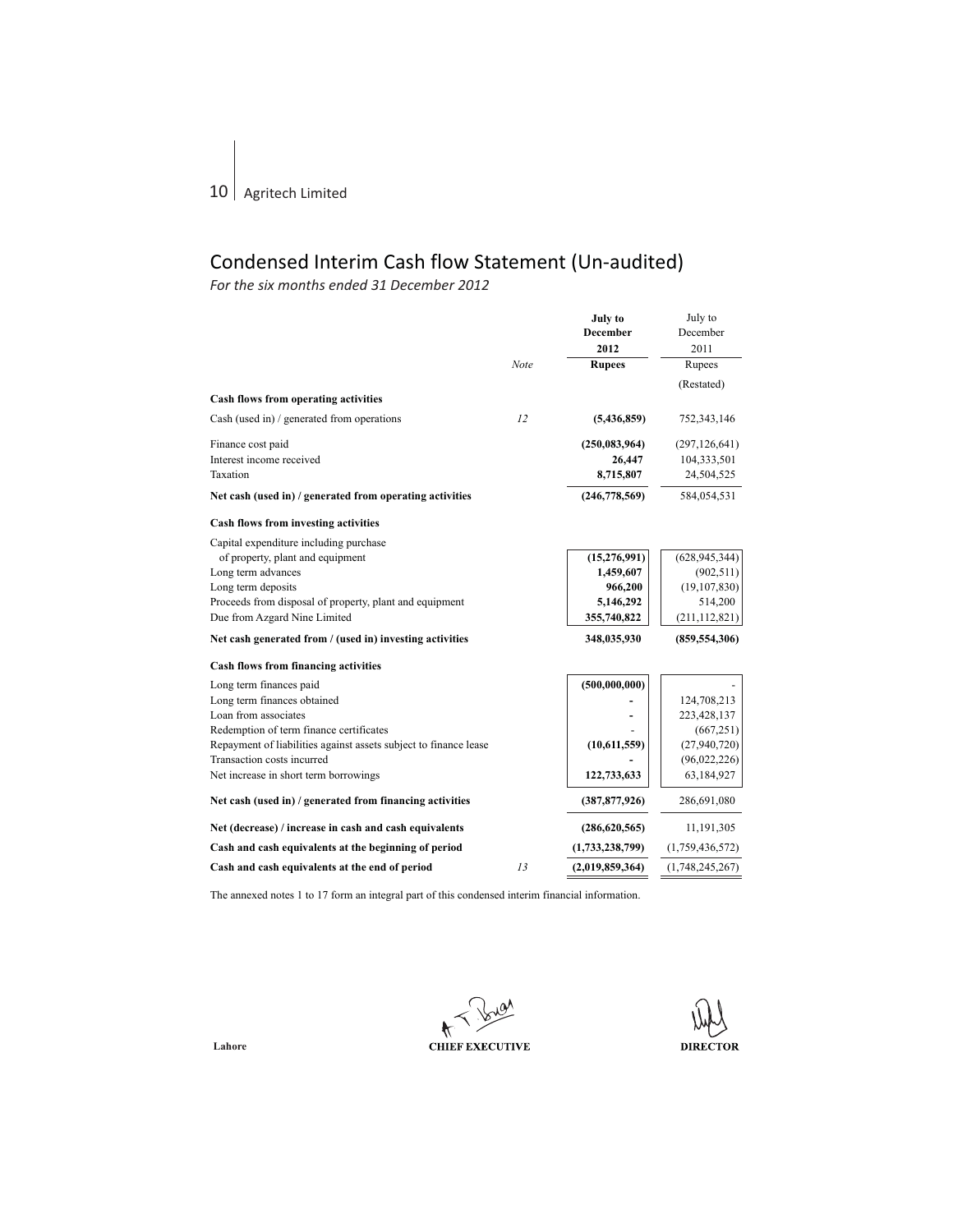# Condensed Interim Statement of Changes in Equity (Un-audited)

*For the six months ended 31 December 2012*

|                                                                                      | <b>Share Capital</b> |                             | <b>Reserves</b>    |                              |                 |
|--------------------------------------------------------------------------------------|----------------------|-----------------------------|--------------------|------------------------------|-----------------|
|                                                                                      | Ordinary<br>shares   | <b>Preference</b><br>shares | Revenue<br>reserve | <b>Accumulated</b><br>profit | Total<br>equity |
|                                                                                      | <b>Rupees</b>        | <b>Rupees</b>               | <b>Rupees</b>      | <b>Rupees</b>                | <b>Rupees</b>   |
| Balance as at 30 June 2011 - Audited                                                 | 3,924,300,000        |                             | 9,000,000          | 4,947,083,119                | 8,880,383,119   |
| Total comprehensive loss for the period                                              |                      |                             |                    | (103, 872, 012)              | (103, 872, 012) |
| Transfer of incremental depreciation from surplus on<br>revaluation of fixed assets. |                      |                             |                    | 74,756,440                   | 74,756,440      |
| Balance as at 31 December 2011 - Unaudited                                           | 3.924.300.000        |                             | 9,000,000          | 4.917.967.547                | 8,851,267,547   |
| Preference shares issued during the period                                           |                      | 1.593.342.690               |                    |                              | 1,593,342,690   |
| Total comprehensive loss for the period                                              |                      |                             |                    | (1,524,587,156)              | (1,524,587,156) |
| Transfer of incremental depreciation from surplus on<br>revaluation of fixed assets  |                      |                             |                    | 86,667,010                   | 86,667,010      |
| Preference dividend for the period                                                   |                      |                             |                    | (87, 633, 848)               | (87, 633, 848)  |
| Balance as at 30 June 2012 - Audited                                                 | 3,924,300,000        | 1,593,342,690               | 9,000,000          | 3,392,413,553                | 8,919,056,243   |
| Total comprehensive loss for the period                                              |                      |                             |                    | (1,883,422,326)              | (1,883,422,326) |
| Transfer of incremental depreciation from surplus on<br>revaluation of fixed assets. |                      |                             |                    | 78.960.170                   | 78,960,170      |
| Preference dividend for the period                                                   |                      |                             |                    | (65, 126, 794)               | (65, 126, 794)  |
| Balance as at 31 December 2012 - Unaudited                                           | 3.924.300.000        | 1.593.342.690               | 9,000,000          | 1.522.824.603                | 7.049.467.293   |

The annexed notes 1 to 17 form an integral part of this condensed interim financial information.

**CHIEF EXECUTIVE** 

**DIRECTOR**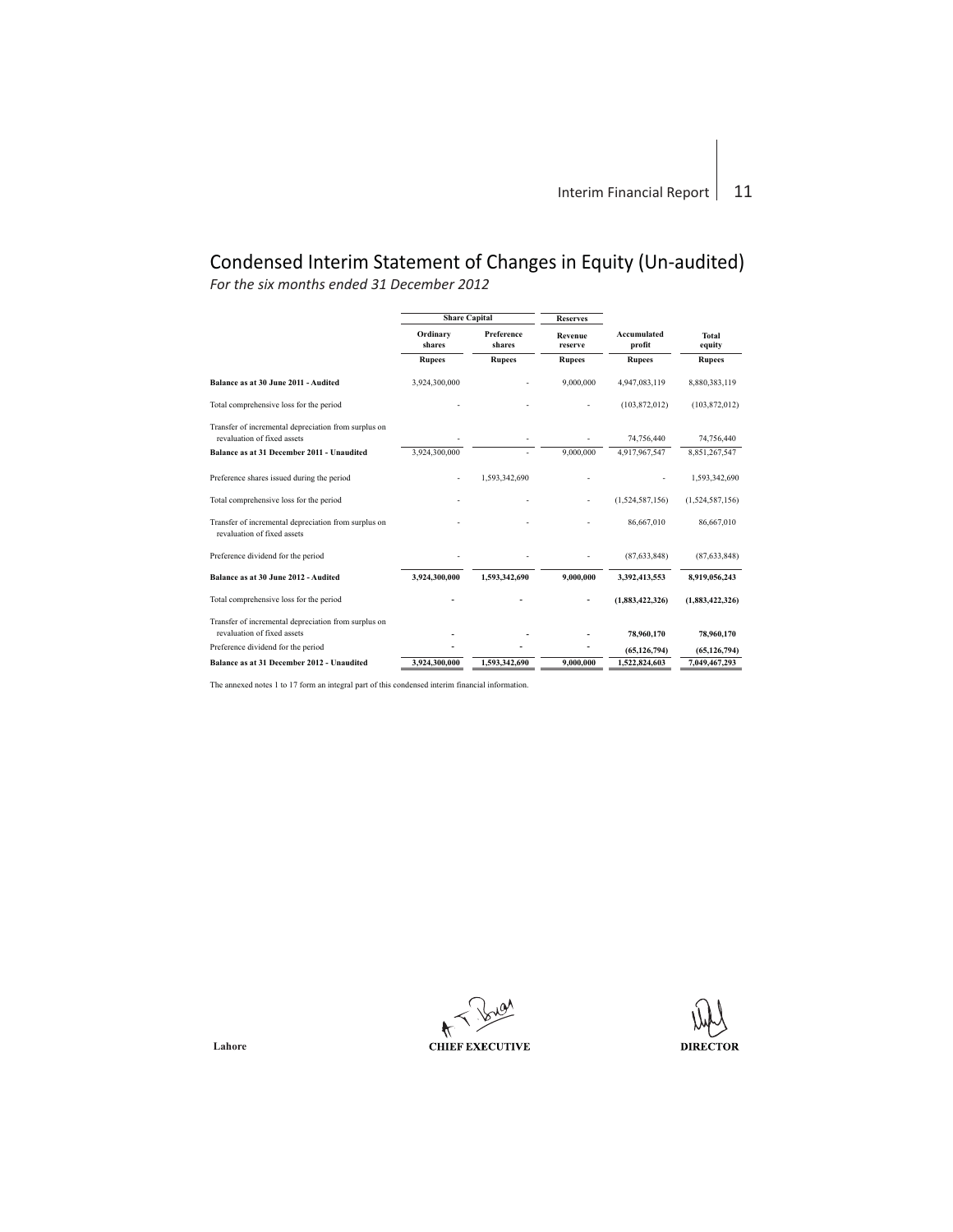### **1 Status and nature of business**

- **1.1** Agritech Limited was incorporated on 15 December 1959 as an unlisted Public Limited Company under the Companies Act, 1913 (Now Companies Ordinance, 1984) and was a wholly owned subsidiary of National Fertilizer Corporation of Pakistan (Private) Limited ("NFC'), a Government owned Corporation, until 15 July 2006. Subsequently, 100% shares of the Company were acquired by Azgard Nine Limited ("ANL") as a part of privatization process of the Government of Pakistan as stipulated in the Share Purchase Agreement dated 15 July 2006. On 12 April 2010 the Company was listed on Karachi Stock Exchange ("KSE") vide KSE NotificationNo. KSE/N-1940. ANL, during the period has sold its major shareholdingin the Company to a consortiumof banks and financialinstitutions.The registered office of the Company is situated at Ismail Aiwan-e-Science, Off Sharah-e-Roomi,Lahore. The principal business of the Company is the production and sale of Urea and Granulated Single Super Phosphate ("GSSP") fertilizer.
- **1.2** Hazara Phosphate Fertilizers (Private) Limited ("HPFL"), a wholly owned subsidiary of the Company was merged into the Company under the scheme of amalgamation approved by Honorable Lahore High Court, vide its order dated 23 May 2012. Comparatives presented for the six months and the quarter ended 31 December 2012 in condensed interim profit and loss account, condensed interim statement of comprehensive income, condensed interim cash flow statement and condensed interim statement of changes in equity have been restated to reflect the effect of the merger as if the merger has taken place from the date of acquisition.

### **2 Basis of preparation**

#### **2.1 Statement of compliance**

This condensed interim financial information of the Company for the six months period ended 31 December 2012 has been prepared in accordance with the requirements of the International Accounting Standard 34 - Interim Financial Reporting and provisionsof and directives issued under the Companies Ordinance, 1984. In case where requirements differ, the provisions of or directives issued under the Companies Ordinance, 1984 have been followed.

The disclosures in the condensed interim financial information do not include the information reported for full annual financial statements and should therefore be read in conjunction with the financial statement for the year ended 30 June 2012.

This condensed interim financial information is being submitted to the shareholders as required by section 245 of the Companies Ordinance, 1984.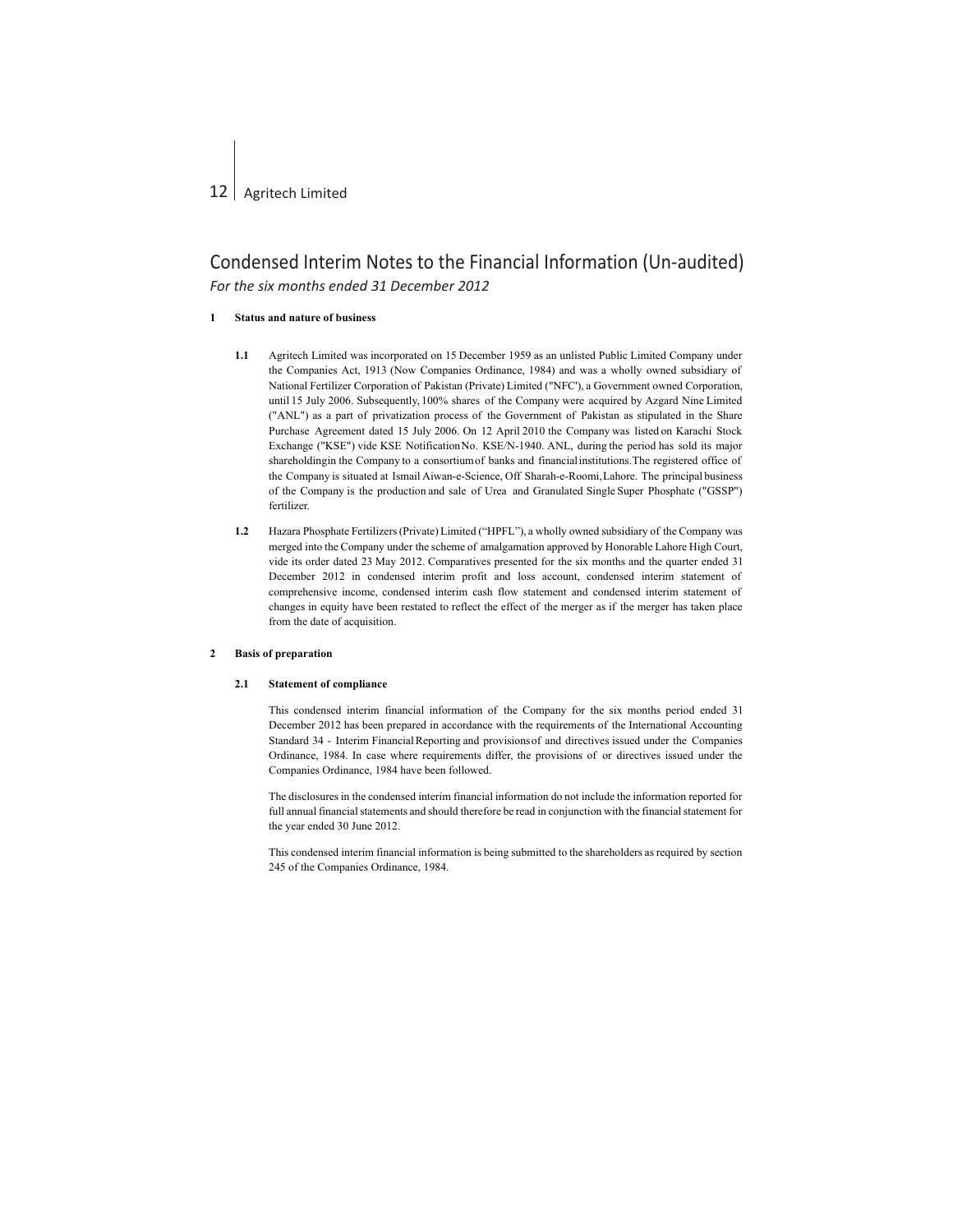## **2.2 Financial liabilities and continuing operations**

the Company has incurred a loss before tax of Rs. 2,008.43 million during the six months period ended 31 December 2012 and, as of that date, its current liabilities exceeded current assets by Rs. 8,759.71 million. These conditions cast significant doubt about the Company's ability to continue as a going concern. This condensed interim financial information has however been prepared on a going concern basis. The The Company, in previous year as well as in current year, also faced operational issues due to extended gas load shedding in winter and gas curtailment by Government of Pakistan for shifting the gas towards power sector to reduce electricity load shedding which has perpetuated temporary liquidity issues resulted in overdues as referred in note 14 to the condensed interim financial information. Due to these factors, assumption that the Company would continue as a going concern is based on the fact that the Economic Coordination Committee ("ECC") of the Cabinet in its meeting held on 18 December 2012 has approved a Dedicated Long Term Gas Supply Solution for Fertilizer Industry by virtue of which a consortium of Four Fertilizer Manufacturers ("FFM") including AGL, which are currently on SNGPL system, has been allowed to purchase gas directly from alternate dedicated gas supply sources after the respective agreements are signed between FFM and dedicated gas supply producers ("GSP"). Agreement with one of the GSPhas already been signed by FFM subsequent to period end and remaining agreements are in the process of signing. The Company is expected to be profitable in future and generate positive cash flows from operating activities once the remaining agreements between FFM and GSP are signed and necessary augmentation of existing pipelines takes place which is expected to be completed by 30 September 2013.

Further, the Company has planned to convert its existing total long term and short term debts including mark-up into new long term debt / equity instrument. The necessary steps for the said conversion have already been initiated by the Company. With the aforesaid conversion and other measures mentioned in the above paragraph, the management of the Company envisages that sufficient financial resources will be available for the continuing operations and it is expected to operate profitably.

## **2.3 Financial liabilities**

The Company could not make timely repayments of principal and interest / markup related to long term debts as referred to in note 14. Further, as at the reporting date, the Company could not comply with certain financial and other covenants imposed by the lenders. As per the agreed terms of long term debts the lenders have unconditional right to call the loans if timely repayments are not made or covenants are not complied with. International Accounting Standard on Presentation of financial statements (IAS - 1) requires that if an entity breaches a provision of a long-term loan arrangement on or before the end of the reporting period with the effect that the liability becomes payable on demand, it should classify the liability as current.

However, the long term debts in the amount of Rs. 17,450.12 million as detailed below have continued to be classified as long term as per the repayment schedules in this condensed interim financial information as the management considers that event of default was not declared by the lenders at the reporting date: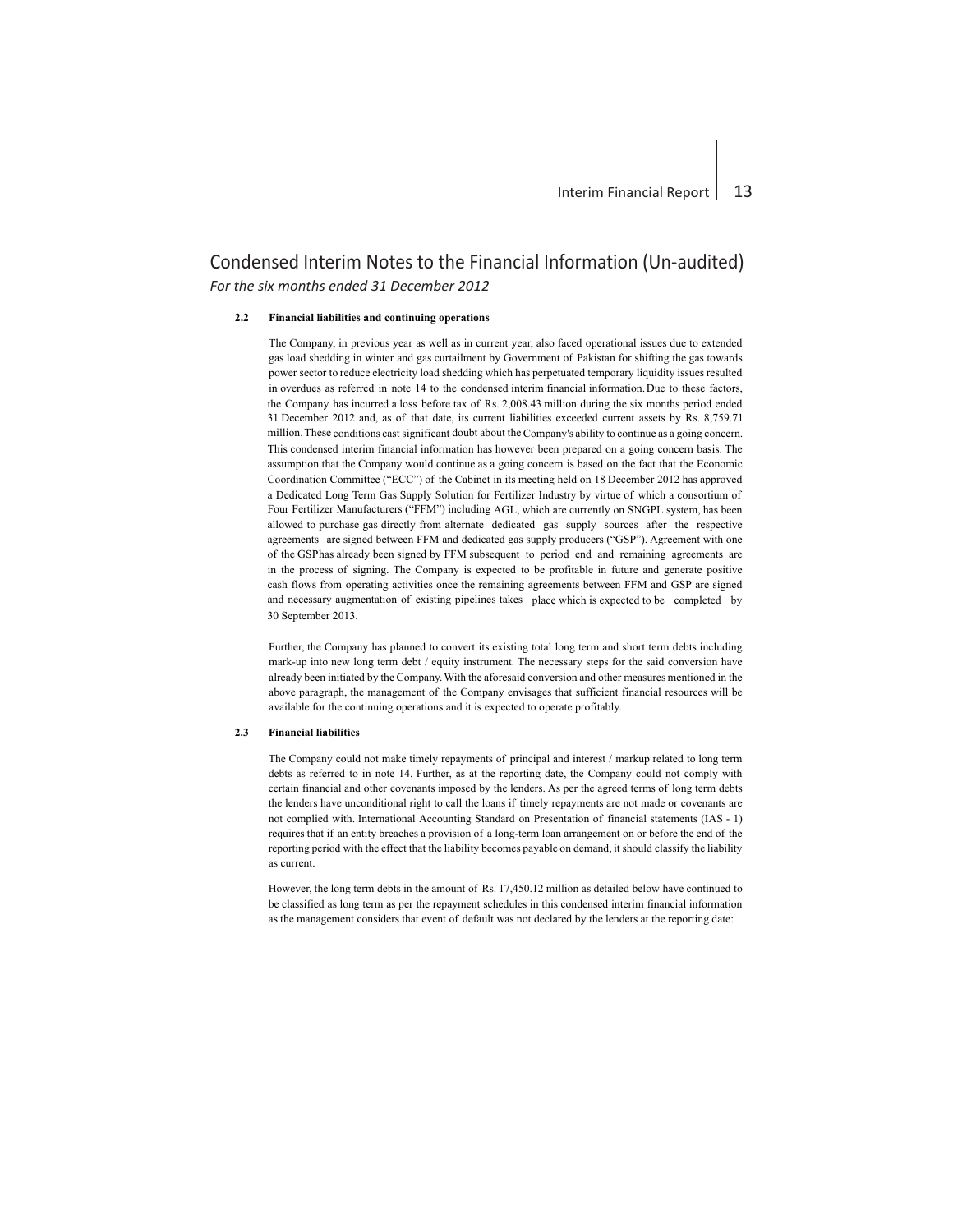|                                                     | Principal net of |
|-----------------------------------------------------|------------------|
|                                                     | current maturity |
| Redeemable capital                                  | <b>Rupees</b>    |
| Term Finance Certificates (TFCs) - I                | 1,402,263,300    |
| Term Finance Certificates (TFCs) - II               | 6,451,082,649    |
| Term Finance Certificates (TFCs) - III              | 463,501,300      |
| Term Finance Certificates (TFCs) - IV               | 369,235,127      |
| Term Finance Certificates (TFCs) - V                | 618,190,052      |
| Privately Placed Term Finance Certificates (PPTFCs) | 509,874,996      |
| <b>Sukkuks</b>                                      | 1,496,955,714    |
|                                                     | 11,311,103,138   |
|                                                     | Principal net of |
|                                                     | current maturity |
| Long term finances                                  | <b>Rupees</b>    |
| Syndicate Term Finance - I                          | 2,807,142,857    |
| Syndicate Term Finance - III                        | 2,685,920,725    |
| KASB Bank Limited - Term Finance                    | 261,428,571      |
| National Bank of Pakistan - Term Finance            | 51,458,735       |
| Dubai Islamic Bank Limited - Term Finance           | 333,062,500      |
|                                                     | 6,139,013,388    |
|                                                     | 17,450,116,526   |

## **3 Estimates**

The preparation of the condensed interim financial information requires management to make judgments, estimates and assumptions that affect the application of accounting policies and the reported amounts of assets and liabilities, income and expenses. Actual results may differ from these estimates. In preparing the condensed interim financial information the significant judgments made by the management in applying accounting policies key estimates and uncertainty includes:

- Residual value and useful life estimation of fixed assets
- Taxation
- Retirement and other benefits
- Provisions and contingencies

## **4 Significant accounting policies**

- **4.1** The accounting policies and methods of computation adopted in the preparation of the condensed interim financial information are the same as those applied in preparation of preceding annual financial statements for the year ended 30 June 2012.
- **4.2** In addition to above, following amendments to the International Financial Reporting Standards / International Accounting Standards are mandatory for the first time for the financial year beginning on or after 1 January 2013, however, the adoption of these amendments is either not yet effective or the amendments did not have any significant impact on the financial information of the Company.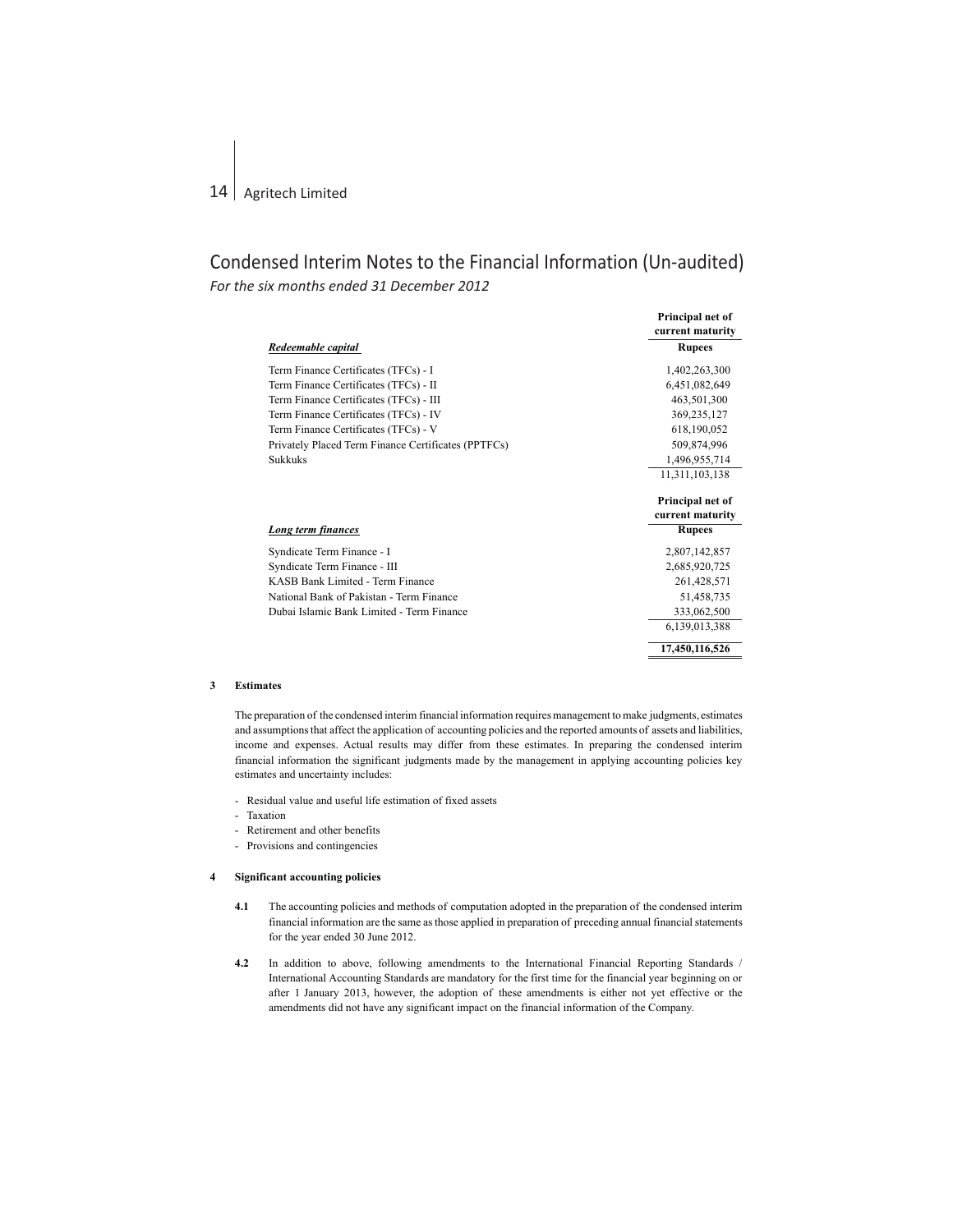# Condensed Interim Notes to the Financial Information (Un-audited)

*For the six months ended 31 December 2012*

- IAS 1 (amendment) Presentation of items of Other Comprehensive Income
- IAS 1 (amendment) Presentation of Financial Statements
	- IFRS 7 (amendment) Offsetting Financial assets and Financial Liabilities
- IAS 16 Property, Plant and Equipment
- IAS 19 (amendment) Employee Benefits
- IAS 27 (amendment) Separate Financial Statements
	- IAS 28 (amendment) Investments in Associates and Joint Ventures
	- IAS 32 (amendment) Offsetting Financial assets and Financial liabilities
	- IAS 32 (amendment) Financial Instruments: Presentation
- IAS 34 Interim Financial Reporting

### **5 Issued, subscribed and paid up capital**

- **5.1** 313,423,184 number of shares of the Company were held by ANL as at 30 June 2012. However, during the period, ANL sold 293,423,184 number of shares to a consortium of banks and financial institutions.
- **5.2** The preference shares (the shares) have been treated as part of equity on the following basis:
	- The shares were issued under the provisions of section 86 of the Companies Ordinance, 1984 (the Ordinance) read with section 90 of the Ordinance and the Companies Share Capital (Variation in Rights and Privileges) Rules, 2000.
	- The financial capital of the Company and the issue of the shares were duly approved by the shareholders of the Company at the Extraordinary General Meeting held on 29 August 2011.
	- Return of allotment of shares was filed under section 73(1) of the Ordinance.
	- The Company is required to set-up a reserve for the redemption of Preference shares, under section 85 of the Ordinance, in respect of the shares redeemed which effectively makes Redeemable Preference shares a part of equity.
	- The requirements of the Ordinance takes precedence over the requirements of International Accounting Standards.
	- The preference shareholders have the right to convert these shares into Ordinary shares.

Further, the matter regarding the classification of Redeemable Preference share capital as either debt or equity instrument has been examined by the Institute of Chartered Accountants of Pakistan (ICAP) as a result of which the ICAP has advised the Securities and Exchange Commission of Pakistan (SECP) to make necessary amendments in the Companies Ordinance, 1984, and / or to issue a clarification in order to remove the inconsistency between the Companies Ordinance, 1984 and the International Accounting Standards. Pending the decision of the SECP in this matter, the Preference share capital has been classified as equity in this condensed interim financial information.

## **6 Subordinated loan**

It represented loan obtained by the Company from JS Infocom Limited ("JS") to finance the acquisition of HPFL. The loan was subordinated to all long term and short term finances obtained by the Company. The Company, during the period, has restructured the principal along with the outstanding mark-up as stated in note 7.1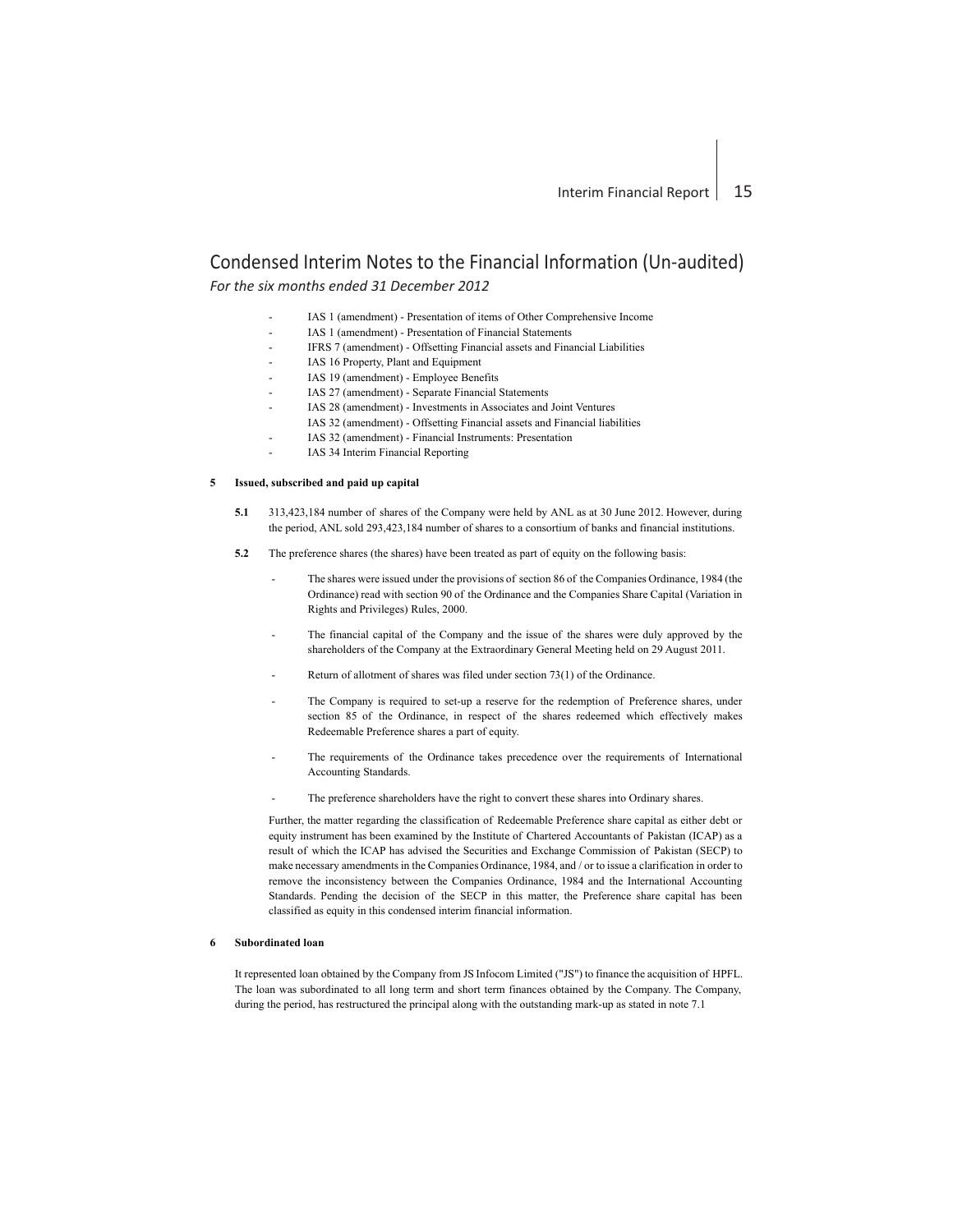|   |                                                      | <b>Note</b> | <b>31 December</b><br>2012<br><b>Rupees</b><br><b>Un-audited</b> | 30 June<br>2012<br>Rupees<br>Audited |
|---|------------------------------------------------------|-------------|------------------------------------------------------------------|--------------------------------------|
| 7 | Redeemable capital - secured                         |             |                                                                  |                                      |
|   | Term Finance Certificates (TFCs) - I                 |             | 1,498,602,000                                                    | 1,498,602,000                        |
|   | Term Finance Certificates (TFCs) - II                |             | 6,894,286,800                                                    | 6,894,286,800                        |
|   | Term Finance Certificates (TFCs) - III               |             | 495,345,100                                                      | 495, 345, 100                        |
|   | Term Finance Certificates (TFCs) - IV                |             | 553,825,000                                                      | 553,825,000                          |
|   | Term Finance Certificates (TFCs) - V                 |             | 618,685,000                                                      | 618,685,000                          |
|   | Privately Placed Term Finance Certificates (PPTFCs)  | 7.1         | 509,874,996                                                      |                                      |
|   | <b>Sukkuks</b>                                       |             | 1,599,800,000                                                    | 1,599,800,000                        |
|   |                                                      |             | 12,170,418,896                                                   | 11,660,543,900                       |
|   | Deferred notional income                             |             | (90, 524, 613)                                                   | (104, 991, 352)                      |
|   | Transaction costs                                    |             | (219, 874, 060)                                                  | (236, 787, 449)                      |
|   |                                                      |             | 11,860,020,223                                                   | 11,318,765,099                       |
|   | Current maturity presented under current liabilities |             | (859, 315, 758)                                                  | (92, 638, 456)                       |
|   |                                                      |             | 11,000,704,465                                                   | 11,226,126,643                       |
|   |                                                      |             |                                                                  |                                      |

**7.1** This represents restructuring of subordinated loan as referred in note 6 to this condensed interim financial information along with the outstanding mark-up amounting to Rs. 509.87 million into a fresh issue of Privately Placed Term Finance Certificates (PPTFCs) by way of Settlement Agreement ("Agreement") entered on 22 October 2012 effective from 1 July 2012. As per terms of the agreement the principal redemption of PPTFCs is structured to be in twelve equal semi-annual installments of Rs. 42.49 million each starting from 31 December 2014 and carries mark-up at six months KIBOR plus 1.95% per annum payable semi-annually.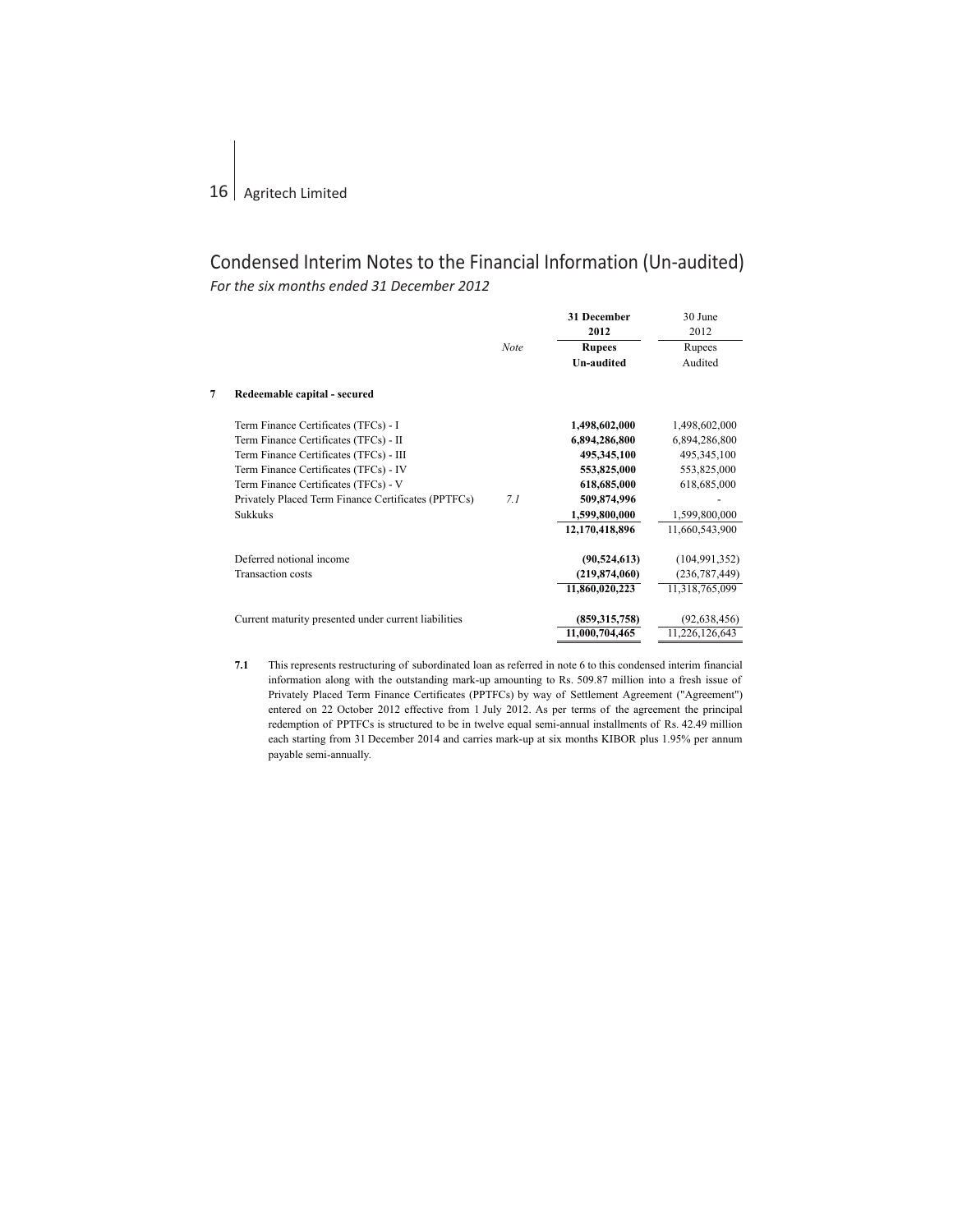|   |                                                               | 31 December<br>2012 | 30 June<br>2012  |
|---|---------------------------------------------------------------|---------------------|------------------|
|   |                                                               | <b>Rupees</b>       | Rupees           |
|   |                                                               | <b>Un-audited</b>   | Audited          |
| 8 | Long term finances                                            |                     |                  |
|   | Syndicate Term Finance - I                                    | 3,000,000,000       | 3,000,000,000    |
|   | Syndicate Term Finance - II                                   | 475,000,000         | 475,000,000      |
|   | Syndicate Term Finance - III                                  | 3,026,389,549       | 3,026,389,549    |
|   | KASB Bank Limited - Term Finance                              | 300,000,000         | 300,000,000      |
|   | National Bank of Pakistan - Term Finance                      | 132,083,735         | 632,083,735      |
|   | Dubai Islamic Bank Limited - Term Finance                     | 365,000,000         | 365,000,000      |
|   |                                                               | 7,298,473,284       | 7,798,473,284    |
|   | <b>Transaction costs</b>                                      | (102, 421, 228)     | (110, 299, 784)  |
|   |                                                               | 7,196,052,056       | 7,688,173,500    |
|   | Current maturity presented under current liabilities          | (684, 459, 896)     | (19, 285, 714)   |
|   | Reclassification of Syndicate Term Finance - II to short term | (475,000,000)       | (475,000,000)    |
|   |                                                               | (1,159,459,896)     | (494, 285, 714)  |
|   |                                                               | 6,036,592,160       | 7, 193, 887, 786 |

## **9 Contingencies and commitments**

## **9.1 Contingencies**

There is no material change in contingencies from the preceding annual publish financial statements of the Company for the year ended 30 June 2012.

|     |                               | 31 December       | 30 June |
|-----|-------------------------------|-------------------|---------|
|     |                               | 2012              | 2012    |
|     |                               | <b>Rupees</b>     | Rupees  |
|     |                               | <b>Un-audited</b> | Audited |
| 9.2 | <b>Commitments</b>            |                   |         |
|     | Commitments under irrevocable |                   |         |
|     | letters of credit for:        |                   |         |

| murchases of stores spare and loose tools |  |  |
|-------------------------------------------|--|--|

| purchases of stores, spare and loose tools | 1.695.750 |  |
|--------------------------------------------|-----------|--|
|                                            | 1.695.750 |  |
|                                            |           |  |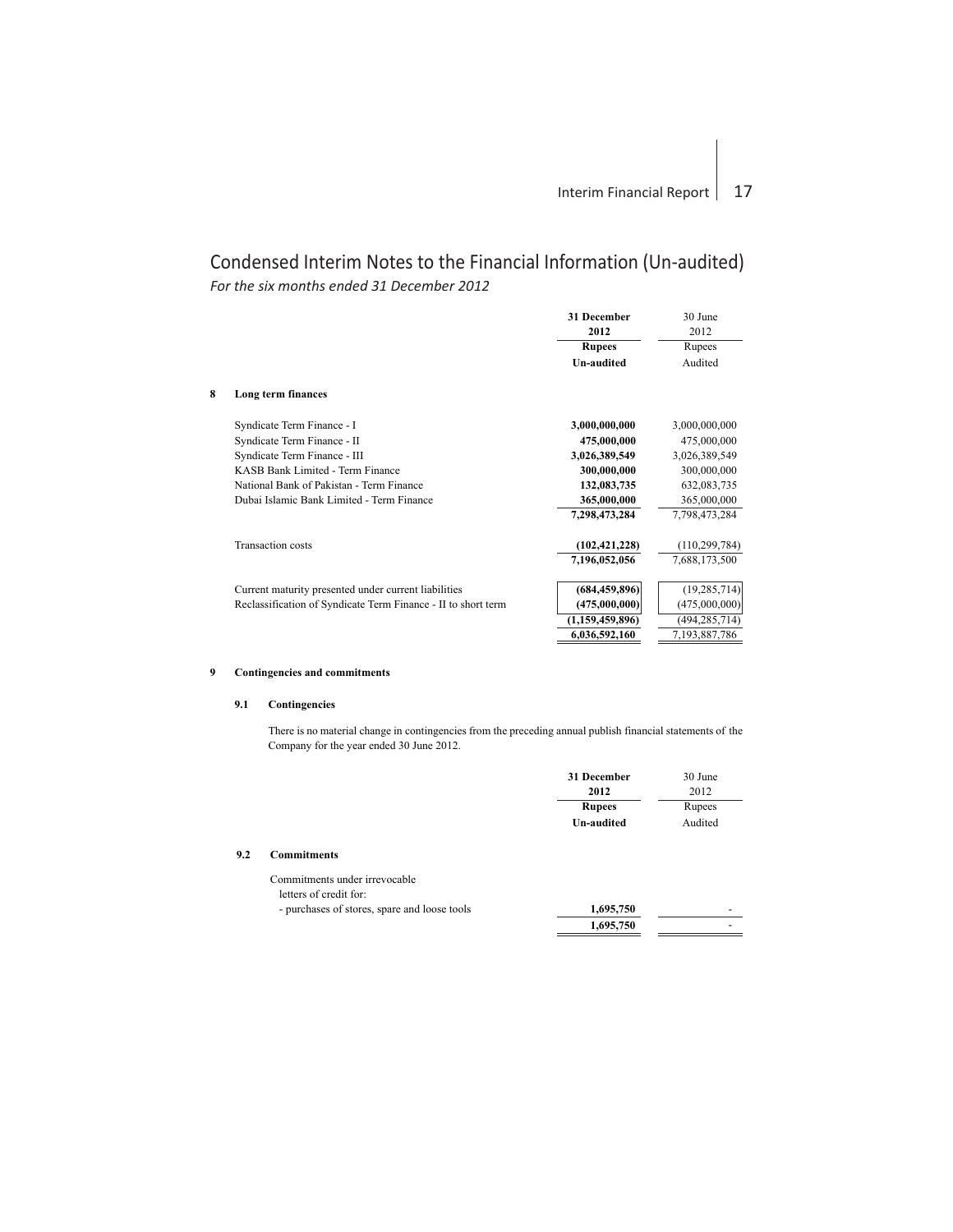**10** 

# Condensed Interim Notes to the Financial Information (Un-audited) *For the six months ended 31 December 2012*

|      |                     |                                           |        | 31 December<br>2012 | 30 June<br>2012 |
|------|---------------------|-------------------------------------------|--------|---------------------|-----------------|
|      |                     |                                           | Note   | <b>Rupees</b>       | <b>Rupees</b>   |
|      |                     |                                           |        | <b>Un-audited</b>   | Audited         |
|      | <b>Fixed assets</b> |                                           |        |                     |                 |
|      |                     | Property, plant and equipment             | 10.1   | 36,724,432,665      | 37,156,269,276  |
|      |                     | Capital work in progress                  |        | 41,891,517          | 41,675,835      |
|      |                     |                                           |        | 36,766,324,182      | 37,197,945,111  |
| 10.1 |                     | Property, plant and equipment             |        |                     |                 |
|      |                     | Opening book value                        |        | 37,156,269,276      | 24,479,320,011  |
|      | Add:                | Additions during the period / year        | 10.1.1 | 15,061,319          | 12,841,975,789  |
|      |                     | Reclassification to assets held for sale  |        |                     | 713,092,558     |
|      |                     |                                           |        | 15,061,319          | 13,555,068,347  |
|      | Less:               | Disposals during the period / year -      |        |                     |                 |
|      |                     | net book value                            |        | (2, 483, 132)       | 3,376,276       |
|      |                     | Depreciation charged during the           |        |                     |                 |
|      |                     | period / year                             |        | (444, 414, 798)     | 811,383,356     |
|      |                     | Adjustment                                |        |                     | 63,359,450      |
|      |                     |                                           |        | (446,897,930)       | 878,119,082     |
|      |                     | Closing book value                        |        | 36,724,432,665      | 37,156,269,276  |
|      |                     | 10.1.1 Additions during the period / year |        |                     |                 |
|      |                     | Owned assets                              |        |                     |                 |
|      |                     | Buildings on freehold land                |        |                     | 96,869,812      |
|      |                     | Plant and machinery                       |        | 784,273             | 12,570,630,300  |
|      |                     | Residential colony assets                 |        |                     | 4,603           |
|      |                     | Furniture, fixtures and office equipment  |        | 237,606             | 16,635,142      |
|      |                     | Vehicles and rail transport               |        |                     | 2,917,000       |
|      |                     | Tools and other equipment                 |        |                     | 182,890         |
|      |                     | Electrical and other installations        |        |                     | 154,488         |
|      |                     | Catalyst                                  |        | 14,039,440          | 16,694,624      |
|      |                     | Leased assets                             |        |                     |                 |
|      |                     | Plant and machinery                       |        |                     | 137,816,930     |
|      |                     | Vehicles                                  |        |                     | 70,000          |
|      |                     |                                           |        | 15,061,319          | 12,841,975,789  |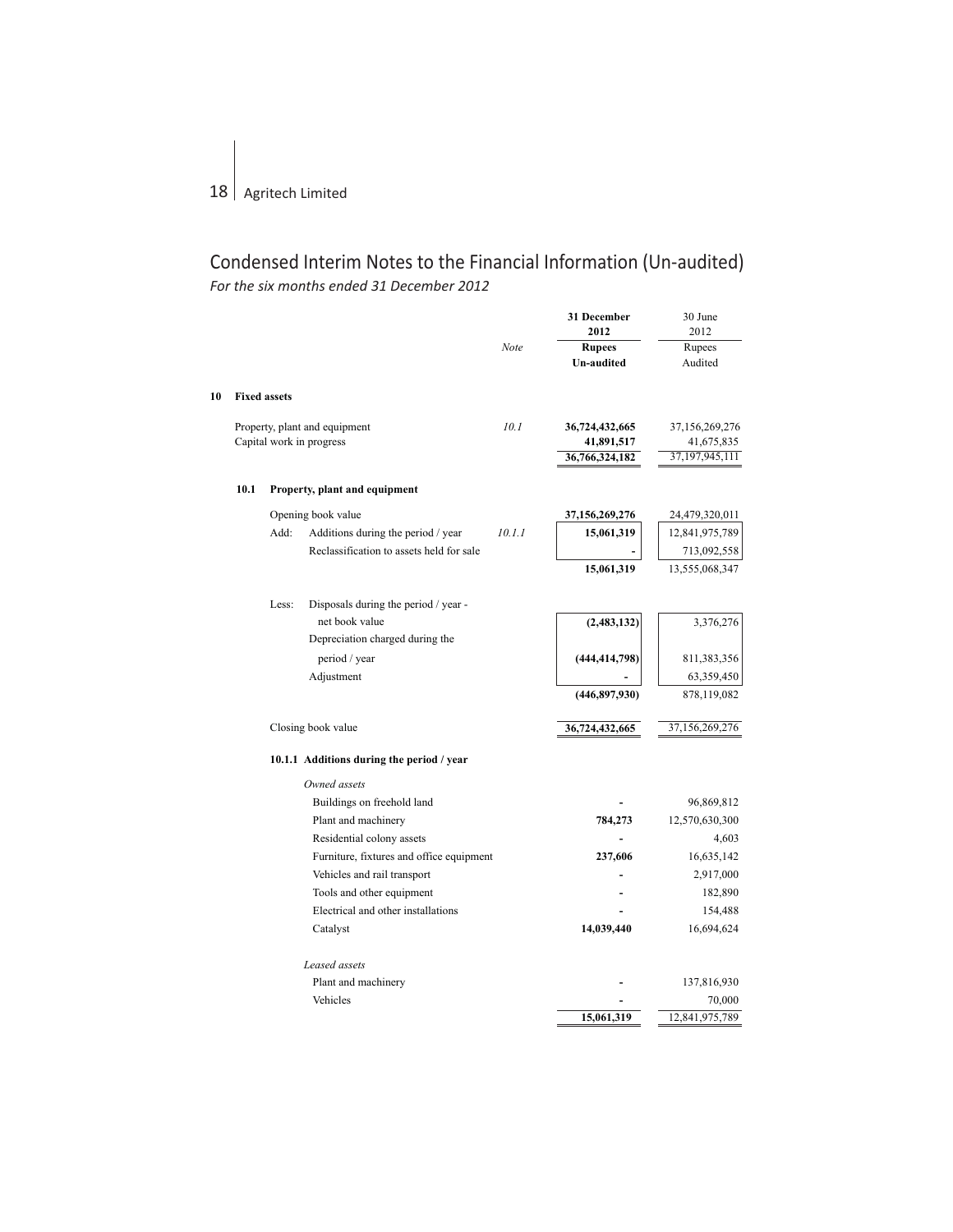## **11 Transactions with related parties**

**11.1**

Related parties comprise associated undertakings, key management personnel (includingchief executive and directors) and post employment benefit plans. The Company in the normal course of business carries out transactions with various related parties and continues to have a policywhereby all such transactions are carried out at arm's length with the exceptions as approved by the Board of Directors.

Details of transactions and balances with related parties are as follows:

|                                          | July to<br>December 2012<br><b>Rupees</b> | July to<br>December 2011<br>Rupees |
|------------------------------------------|-------------------------------------------|------------------------------------|
|                                          | <b>Un-Audited</b>                         | <b>Un-Audited</b>                  |
| <b>Transactions with related parties</b> |                                           |                                    |
| 11.1.1 Other related party               |                                           |                                    |
| <b>Azgard Nine Limited</b>               |                                           |                                    |
| Markup income on short term loan         | (19, 240, 742)                            | (33,987,542)                       |
| Markup expense on redeemable capital     | 18,474,253                                | 12,176,422                         |
| Temporary loan received - net            | 287,517,503                               | (12,315,316)                       |
| <b>JS Infocom Limited</b>                |                                           |                                    |
| PPTFCs issued during the period          | 509,874,996                               |                                    |
| Mark-up expense on redeemable capital    | 42,016,465                                | 40,902,558                         |
| Mark-up on long term loan                |                                           | 28,419,808                         |
| <b>National Bank of Pakistan</b>         |                                           |                                    |
| Long term finances (repaid) / obtained   | (500,000,000)                             | 123,699,279                        |
| Markup expense                           | 231,624,429                               | 262,972,406                        |
| Preference dividend                      | 34,150,852                                |                                    |
| 11.1.2 Post employment benefit plans     |                                           |                                    |
| Contribution to employees provident fund | 8,697,213                                 | 9,650,181                          |
| Contribution to employees gratuity fund  | 5,204,981                                 | 4,586,666                          |
| Advance received                         | 86,200,000                                |                                    |
| 11.1.3 Key management personnel          |                                           |                                    |
| Short term employee benefits             | 5,376,000                                 | 70,808,992                         |
| Post employment benefits                 | 307,020                                   | 3,650,968                          |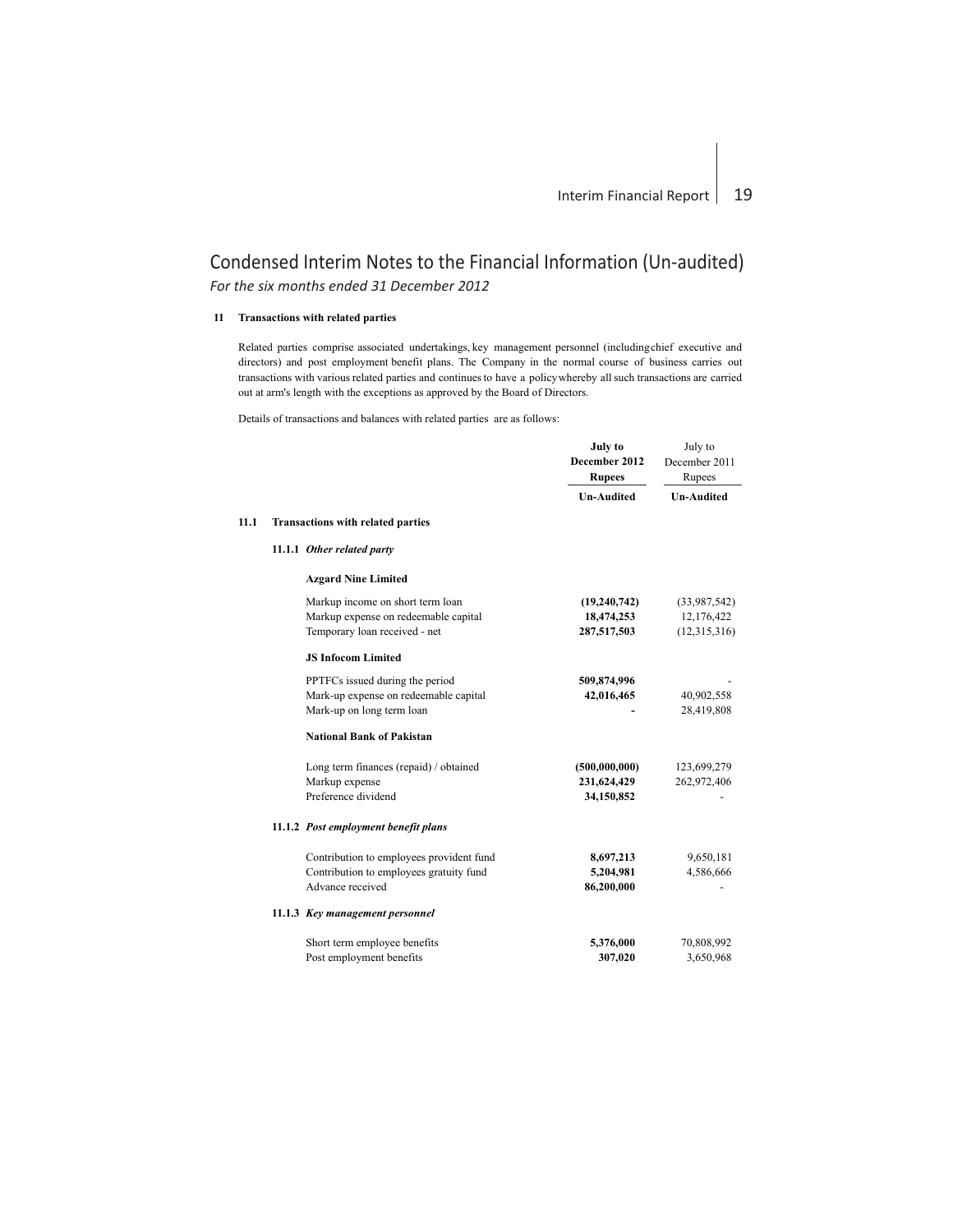|      |                                      | 31 December<br>2012 | 30 June<br>2012 |
|------|--------------------------------------|---------------------|-----------------|
|      |                                      | <b>Rupees</b>       | Rupees          |
|      |                                      | <b>Un-Audited</b>   | Audited         |
| 11.2 | <b>Balances with related parties</b> |                     |                 |
|      |                                      |                     |                 |
|      | 11.2.1 Other related party           |                     |                 |
|      | <b>Azgard Nine Limited</b>           |                     |                 |
|      | Short term Loan received - net       | 1,122,377           | 286, 395, 126   |
|      | Redeemable capital                   | 266,074,508         | 266,074,508     |
|      | Markup receivable                    |                     | 68,579,206      |
|      | <b>JS Infocom Limited</b>            |                     |                 |
|      | Subordinate loan                     |                     | 340,000,000     |
|      | Redeemable capital                   | 621,362,996         | 111,488,000     |
|      | Mark-up payable                      | 35,389,584          | 181,139,325     |
|      | <b>Accrued liabilities</b>           |                     | 70,000,000      |
|      | <b>National Bank of Pakistan</b>     |                     |                 |
|      | Long term finances                   | 2,467,083,735       | 2,967,083,735   |
|      | Short term borrowing                 | 248,069,807         | 42,000,000      |
|      | Redeemable capital                   | 341,921,654         | 341,921,654     |
|      | Bills payable                        | 187,031,000         | 187,031,000     |
|      | Preference shares                    | 617,549,990         | 617,549,990     |
|      | Mark-up payable                      | 722,730,182         | 492,387,421     |
|      | Preference dividend payable          | 59,207,183          | 25,056,332      |
|      | 11.2.2 Post employment benefit plans |                     |                 |
|      | Payable to provident fund            | 76,961,199          | 5,253,674       |
|      | Payable to gratuity trust            | 41,192,394          | 10,987,413      |
|      |                                      |                     |                 |
|      |                                      |                     |                 |
|      |                                      |                     |                 |
|      |                                      |                     |                 |
|      |                                      |                     |                 |
|      |                                      |                     |                 |
|      |                                      |                     |                 |
|      |                                      |                     |                 |
|      |                                      |                     |                 |
|      |                                      |                     |                 |
|      |                                      |                     |                 |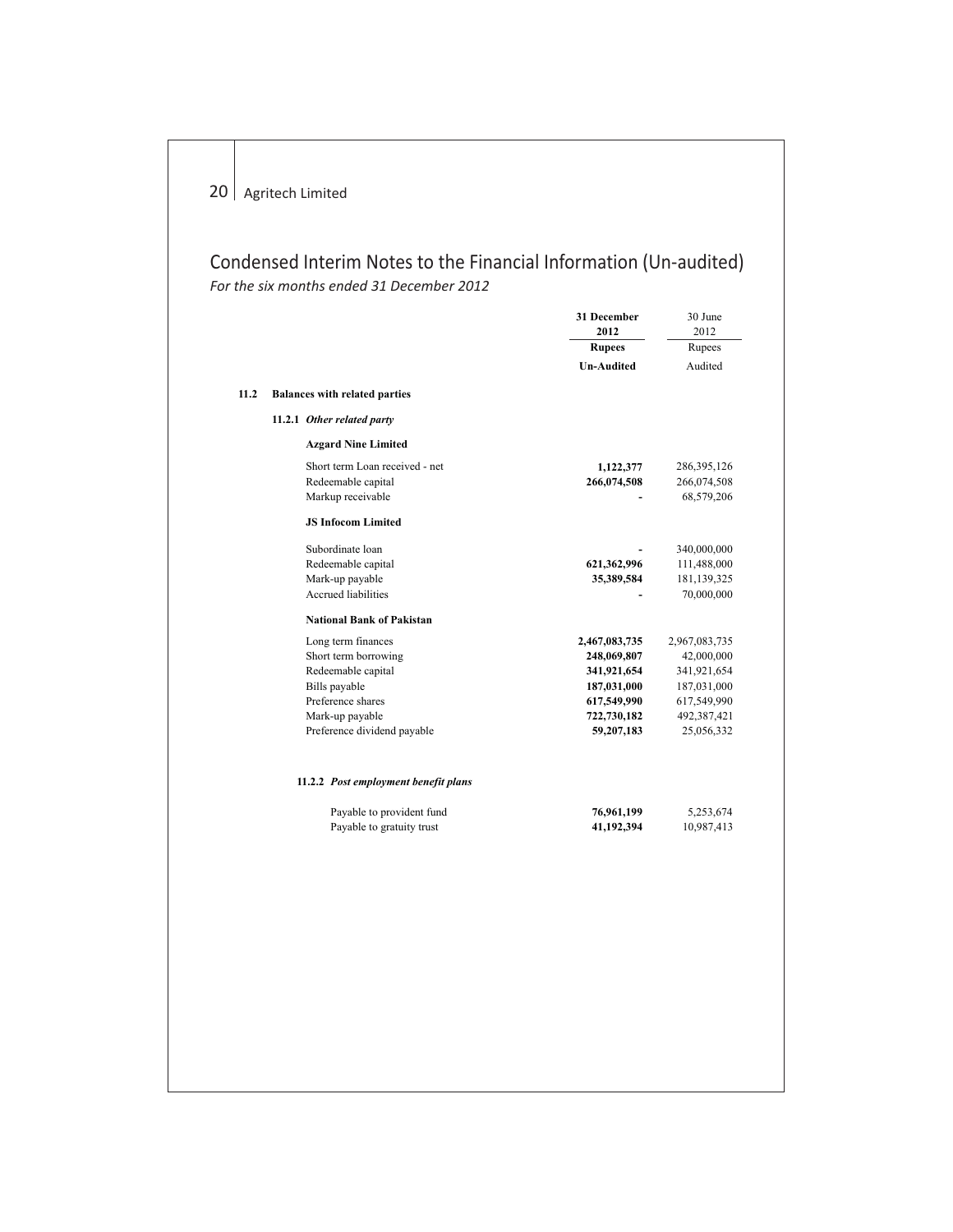|    |                                                        | July to<br>December 2012<br><b>Rupees</b><br><b>Un-Audited</b> | July to<br>December 2011<br>Rupees<br><b>Un-Audited</b> |
|----|--------------------------------------------------------|----------------------------------------------------------------|---------------------------------------------------------|
| 12 | Cash flow from operating activities                    |                                                                |                                                         |
|    | Loss before tax                                        | (2,008,432,573)                                                | (293, 697, 424)                                         |
|    | Adjustment for non-cash and other items:               |                                                                |                                                         |
|    | Finance cost                                           | 1,693,787,600                                                  | 1,030,668,587                                           |
|    | Amortization of transaction costs                      | 24,791,945                                                     | 41,747,972                                              |
|    | Amortization of computer software                      | 4,069,196                                                      |                                                         |
|    | Notional income                                        | 14,466,739                                                     |                                                         |
|    | Depreciation                                           | 444,414,798                                                    | 342,833,727                                             |
|    | Staff retirement benefits                              | 5,204,981                                                      |                                                         |
|    | Markup / interest income                               | (26, 447)                                                      | (34, 261, 706)                                          |
|    | (Loss) / gain on sale of property, plant and equipment | (2,663,170)                                                    | 162,350                                                 |
|    |                                                        | 2,184,045,642                                                  | 1,381,150,930                                           |
|    |                                                        |                                                                |                                                         |
|    | Operating profit before changes in working capital     | 175,613,069                                                    | 1,087,453,506                                           |
|    | Changes in working capital                             |                                                                |                                                         |
|    | (Increase) / decrease in current assets:               |                                                                |                                                         |
|    | Stores, spares and loose tools                         | 17,994,597                                                     | (76, 125, 981)                                          |
|    | Stock-in-trade                                         | 46,796,313                                                     | (288, 048, 689)                                         |
|    | Trade debts                                            | (7,073,653)                                                    | 11,157,922                                              |
|    | Advances, deposits, prepayments and other receivables  | (83,728,043)                                                   | (194, 718, 982)                                         |
|    | Staff retirement benefits                              |                                                                | 4,161,860                                               |
|    |                                                        | (26,010,786)                                                   | (543, 573, 870)                                         |
|    | Increase / (decrease) in current liabilities           |                                                                |                                                         |
|    | Trade and other payables                               | (155, 039, 142)                                                | 208,463,510                                             |